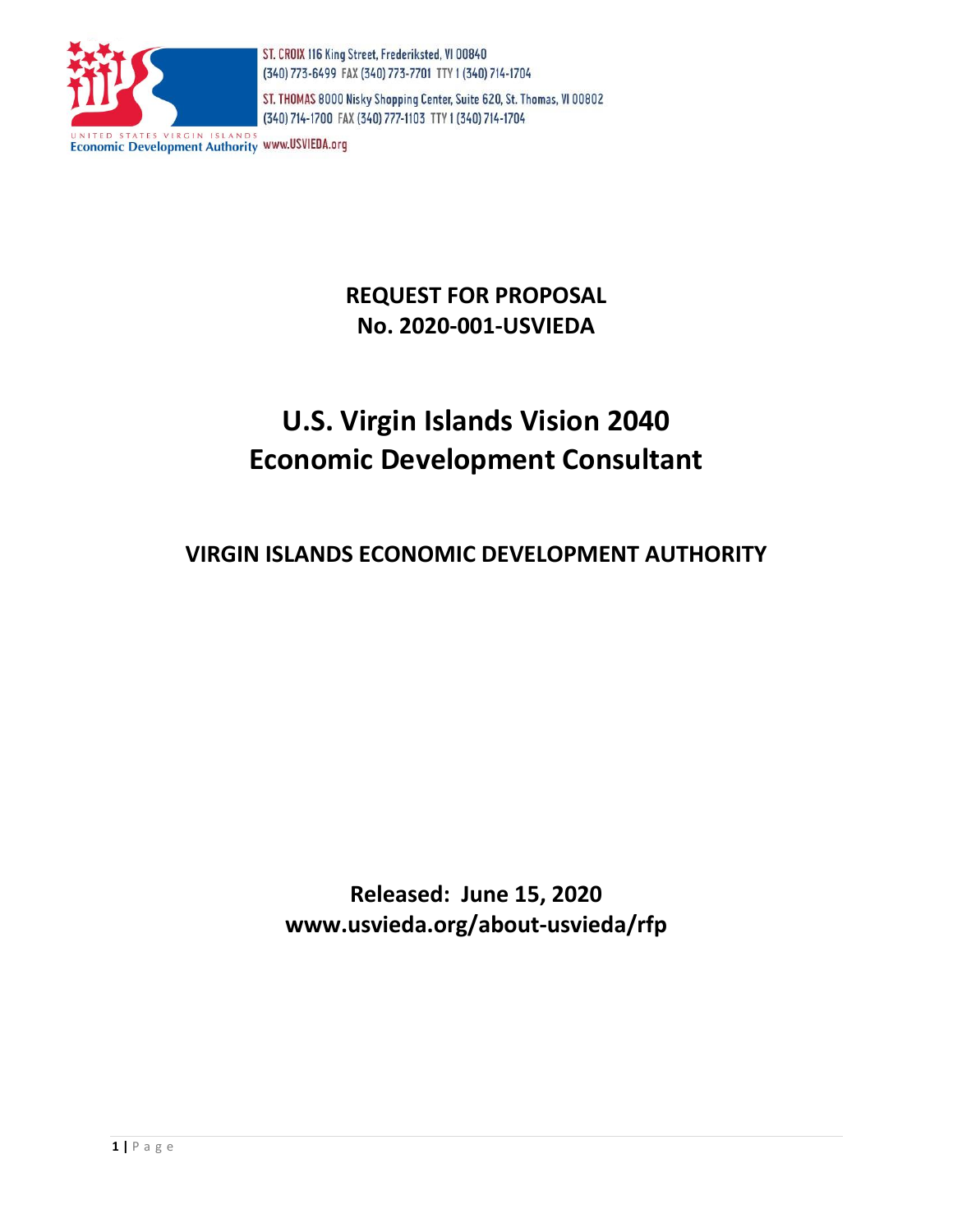

ST. THOMAS 8000 Nisky Shopping Center, Suite 620, St. Thomas, VI 00802 (340) 714-1700 FAX (340) 777-1103 TTY 1 (340) 714-1704

Economic Development Authority WWW.USVIEDA.org

# **A. STATEMENT OF PURPOSE**

The Virgin Islands Economic Development Authority ("USVIEDA") is seeking proposals from highly qualified consulting firms to assist the Virgin Islands of the United States ("U.S. Virgin Islands", "USVI" or "Territory") in its efforts to promote economic growth, job creation, and wealth generation. A consultant is needed to develop a transformative 20-year economic development plan and complete a target competitive industry analysis by January 15, 2021. This initiative is referred to as the "Vision 2040". Bidders will be expected to demonstrate a unique and proactive approach to engaging the Territory in the development of its 20-year economic vision. USVIEDA requires the consultant to provide professional services of the highest quality and deliver those services in an efficient and cost-effective manner.

A visioning process is needed to develop a transformative 20-year plan. This visioning effort will identify the Territory's potential level of economic vibrancy and the type of development required. The process must yield one unified vision for the entire U.S. Virgin Islands as well as a tailored vision for each of the three major islands, which are St. Croix, St. Thomas, and St. John. The visions must be developed for presentation and feedback to ensure broad support for the 20-year plan.

This visioning process must include a variety of methods for soliciting input from Virgin Islanders living in the Territory and throughout the diaspora. To allow for a broad range of participation by Virgin Islanders, especially low- to moderate -income individuals, these methods should include, but are not limited to, public workshops (virtual/online public workshops will be acceptable if USVIEDA deems inperson workshops unfeasible), stakeholder interviews/focus groups, social media outreach, district/neighborhood preference surveys, and other proven outreach and engagement methods. Opportunities to engage and inform the Territory through various methods of participation in the process will be key in developing Vision 2040.

The USVIEDA seeks an economic development consultant with extensive experience in crafting economic growth and recovery strategies at the state and/or regional levels (especially with rural areas), coordinating stakeholder engagement, facilitating public meetings (in-person/virtual/online), developing goals based on public input, and designing visions that guide future courses of action. The selected consultant will work closely with USVIEDA, the University of the Virgin Islands and other stakeholders.

#### **B. AGENCY DESCRIPTION**

USVIEDA, established pursuant to V.I. CODE ANN. tit. 29, Chapter 21, is a semi-autonomous government instrumentality responsible for the promotion and enhancement of economic development in the U.S. Virgin Islands. USVIEDA has four major components:

- Virgin Islands Economic Development Commission
- Virgin Islands Economic Development Park Corporation (formerly the Industrial Park Development Corporation)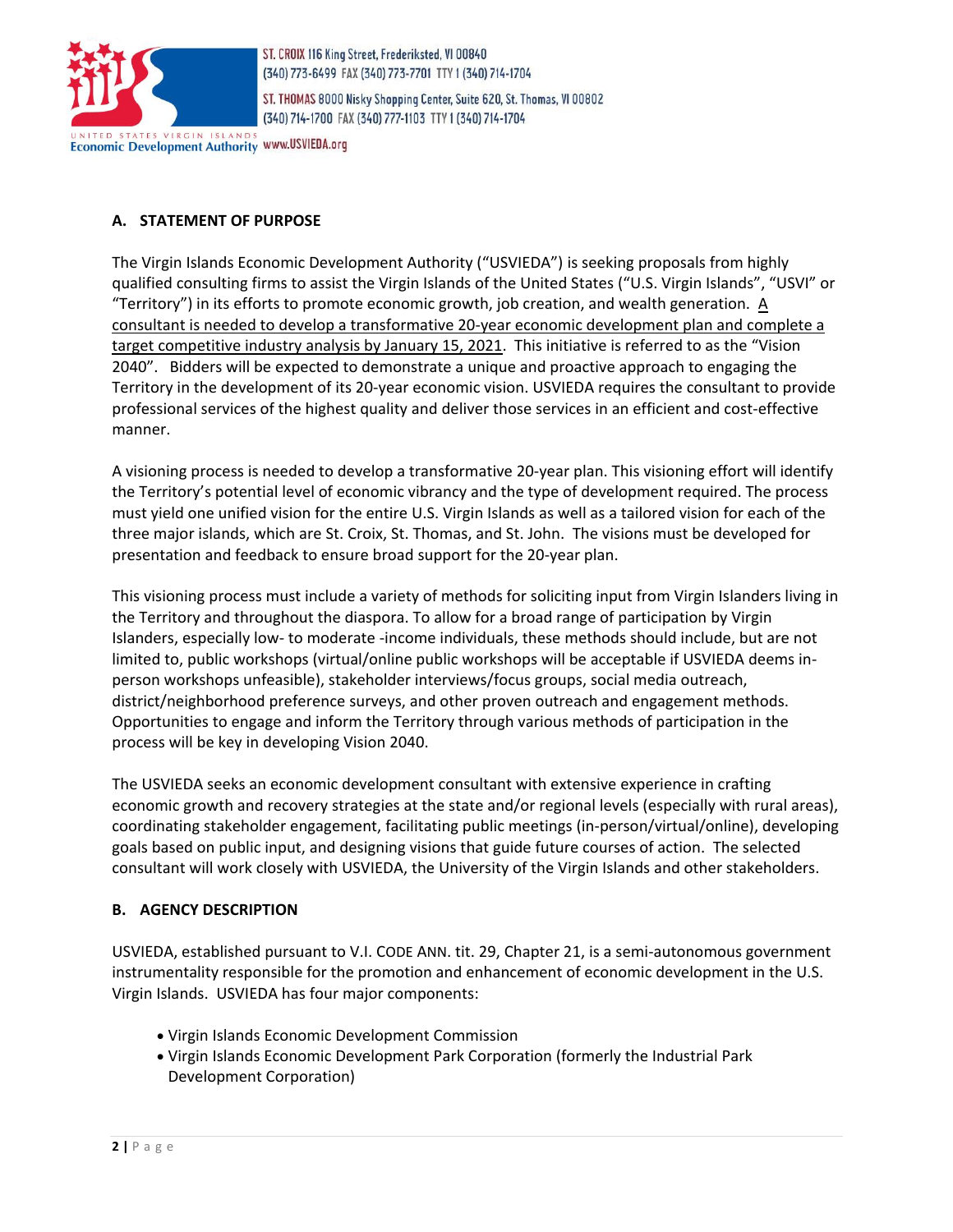

ST. THOMAS 8000 Nisky Shopping Center, Suite 620, St. Thomas, VI 00802 (340) 714-1700 FAX (340) 777-1103 TTY 1 (340) 714-1704

**Economic Development Authority WWW.USVIEDA.org** 

- The Economic Development Bank for the United States Virgin Islands (formerly The Government Development Bank for the United States Virgin Islands), which includes the Small Business Development Agency
- Enterprise Zone Commission

The Virgin Islands Economic Development Commission ("VIEDC") offers attractive [tax incentives](https://usvieda.org/incentives) for qualified businesses. EDC program tax incentives for eligible businesses include a reduction of up to ninety percent (90%) in federal corporate income taxes and federal personal income taxes and up to one hundred percent (100%) exemption on excise, business property, and gross receipts taxes.

The Economic Development Bank for the United States Virgin Islands ("EDB") provides financial and technical assistance to the local business community through various loan programs, which channel access to capital for small and medium-sized businesses.

The Enterprise Zone Commission ("EZC") provides the necessary means to assist local communities and their residents, as well as the private sector in creating the proper economic and social environment to induce the investment of private resources in productive business enterprises located in distressed areas and to provide jobs for the residents of such areas.

USVIEDA is an umbrella authority that integrates and unifies the functions of its subsidiary entities under one executive board that maximizes efficiency and enhances economic development in the Territory.

#### **C. PROPOSED SCOPE OF WORK**

The information provided in the Scope of Work is to be used only for the purpose of preparing a proposal. It is further expected that each Bidder will read the scope of work with care, because failure to meet certain specified conditions may invalidate the proposal.

The overall goal is to create a transformative 20-year economic development plan and a target competitive industry analysis by January 15, 2021. The 20-year vision will serve as a guide for future economic development in the U.S. Virgin Islands. Vision 2040 is expected to be user-friendly, concise, and written in a manner easily understood by the public. USVIEDA is seeking an innovative approach in creating a document, the data set, and other related Vision 2040 materials in print, electronic and audio versions, as applicable. The industries of focus for the target competitive industry analysis are services, technology, energy, agriculture, and manufacturing.

There will be virtual study sessions with the USVIEDA and its partners and robust community engagement. The consultant must be able to understand nuanced viewpoints and accurately translate this feedback into a vision that can shape the future economy. In consideration of the restrictions due to the coronavirus pandemic, the Bidder must demonstrate ability to work remotely – collecting feedback, compiling the data, and presenting the final documents.

Consultant will be expected to be engaged in the following ways, including but not limited to:

Task Force Meetings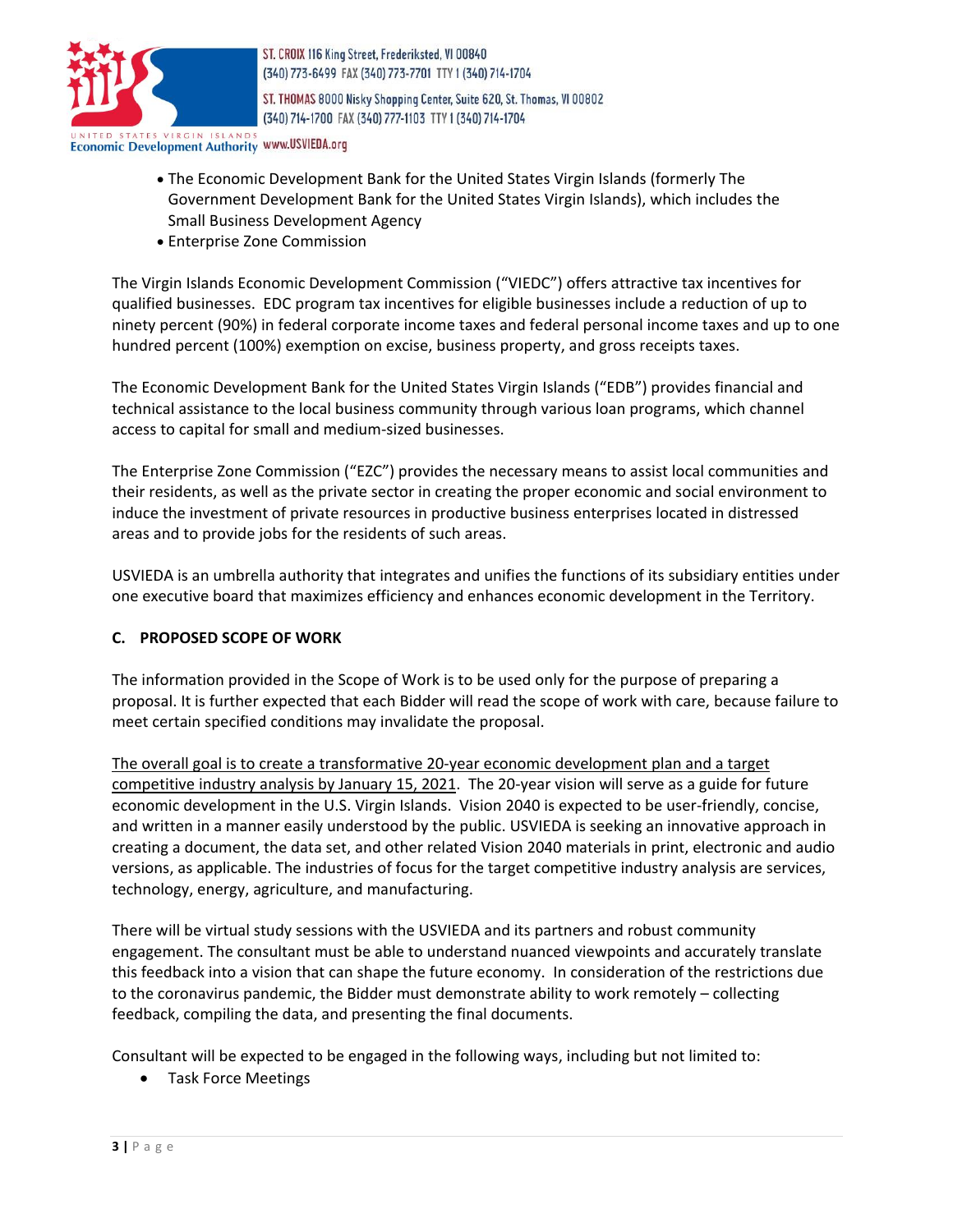

ST. THOMAS 8000 Nisky Shopping Center, Suite 620, St. Thomas, VI 00802 (340) 714-1700 FAX (340) 777-1103 TTY 1 (340) 714-1704

**Economic Development Authority WWW.USVIEDA.org** 

- o Task Force attendees will include over 40 public, private, and non-profit organizations from St. Thomas, St. John, and St. Croix.
- Working Group Meetings
	- $\circ$  The working group will include leads chosen by Task Force members organized around at least the following 5 sectors, STEAM:
		- Services
		- **Technology**
		- **Energy**
		- **Agriculture**
		- **■** Manufacturing
- Focus Groups/Interviews
- Community Outreach and Database Development The goal is to have as many Virgin Islanders residing in the Territory and throughout the diaspora provide feedback.
	- o Local population Local campaign to obtain feedback
		- In accordance with any restrictions due to the coronavirus, feedback will be obtained through virtual and/or in-person town hall meetings, radio ads, TV ads, newspaper ads, website, SMS, and social media campaigns.
	- $\circ$  Virgin Islands diaspora Diaspora campaign to obtain feedback
		- Survey will be accessible by website, email blasts, newsletters, social media and, if feasible, outreach events on the U.S. mainland.

#### **Community Engagement**

USVIEDA seeks to elicit as much input from as many Virgin Islanders as possible to craft a comprehensive economic vision for the Territory. This approach to the community engagement process assumes all residents and Virgin Islanders in the diaspora have something to contribute to this planning effort and may have varying degrees of access to technology and virtual/online public meetings. This process must include a variety of methods for soliciting input. In an effort to make this process as recognizable as possible, the USVIEDA will be looking to the consultant to "brand" this effort in order to bring about a common understanding of the focus of Vision 2040.

The consultant will be expected to shape an awareness strategy, facilitate virtual/online neighborhood meetings, build relationships with the community, design outreach campaigns to take the meetings to participants at a variety of online/virtual events, and design web-based methods to engage participants remotely. Providing information and training to the Territory in the numerous ways to participate in this process will also be required, as will the use of visualization tools that will facilitate the understanding and relationships between varying types of data. The bid proposal must allow for attendance/participation at an adequate number of substantive virtual meetings/hearings including but not limited to online workshops, virtual charrettes and the Vision 2040 task force. Therefore, Bidder shall set forth a proposed meeting plan to complete the Vision 2040, with full understanding that additional meetings may be required and should be contemplated in the bid proposal with full capacity for virtual/remote platforms.

#### **D. DELIVERABLES**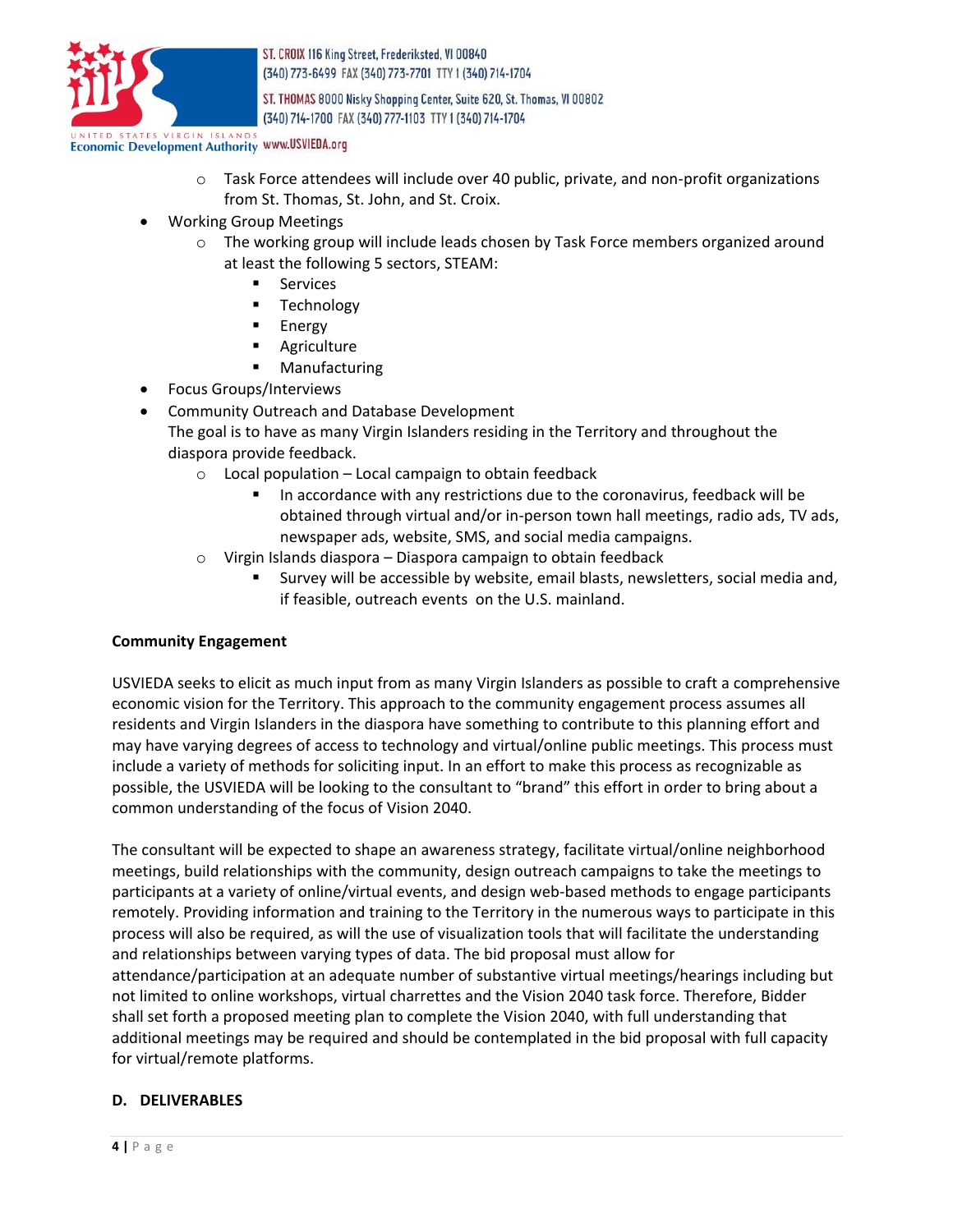

ST. THOMAS 8000 Nisky Shopping Center, Suite 620, St. Thomas, VI 00802 (340) 714-1700 FAX (340) 777-1103 TTY 1 (340) 714-1704

Economic Development Authority WWW.USVIEDA.org

Website and Database Creation – Create a website as a marketing and informational tool to promote survey responses, provide information and updates on the progress of Vision 2040, and present the final Vision 2040 plan, inclusive of accessibility features for implementation. The database should be created in a user-friendly format.

Demographic analysis – The report should contain a detailed demographic profile of the Territory. The demographic profile shall consider such factors as population, household income, wealth and credit levels, the impact of poverty, education levels, property values and trends in property ownership, skills gaps, joblessness, underemployment, and race, among others for up to the past ten years.

Local economic assessment – Produce a report containing a detailed analysis of the Territory's economic base.

Market and Industry Cluster analysis – Analysis should cover services such as tourism and financial, technology, energy, agriculture, and manufacturing industries. The analysis must identify: 1) specific industries and business types and consider their strengths, weaknesses, opportunities and threats; 2) improvements and actions that will accelerate business attraction and recruitment of such development; and 3) territorial and federal programs or other programs that will be developed or implemented including, but not limited to, entrepreneurial development, business incubation and strategies for any special new industries.

SWOT analysis - Analyze strengths, weaknesses, opportunities and constraints of the territorial economy. The review must include social, demographic, economic and physical factors.

Community Engagement Awareness Strategy – Outline the approach and methods for engaging the community and increasing awareness of the Vision 2040 plan.

Outreach Campaigns – Develop campaigns to reach a wide number of participants remotely to engage in the process.

Evaluation Framework - Develop an evaluation framework to track and monitor implementation of Vision 2040. The evaluation framework should not only be designed to monitor progress in implementing each action, but also to evaluate the results of the actions. This should include key metrics and establish benchmarks.

Vision 2040 Economic Plan – Create a transformative 20-year economic development plan and a targeted competitive industry analysis by January 15, 2021. The 20-year vision will serve as a guide for future economic development in the U.S. Virgin Islands.

#### **E. TIMELINE**

- Month 1
	- o Kickoff Meeting
	- o Data Gathering
- Months 2-4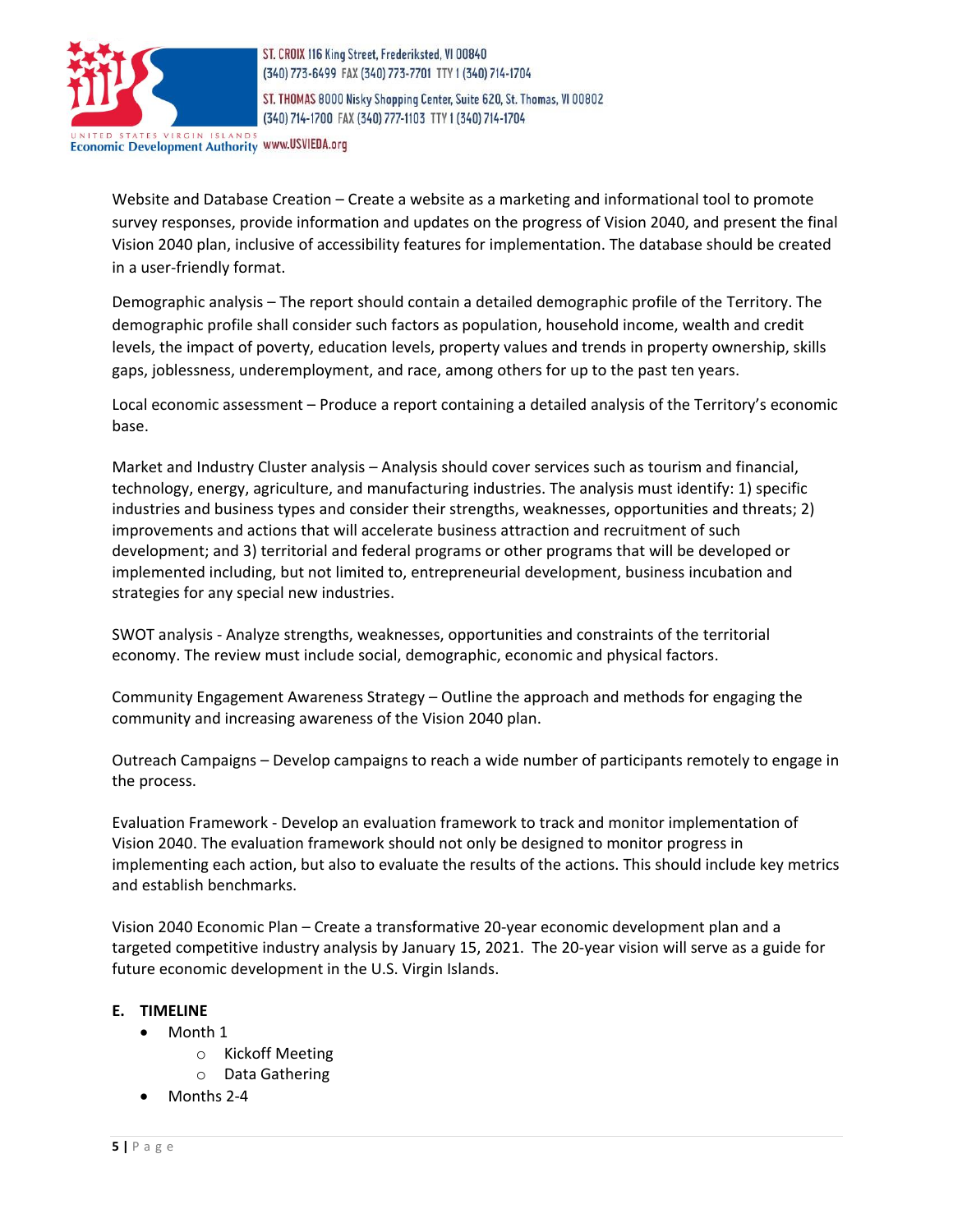

ST. THOMAS 8000 Nisky Shopping Center, Suite 620, St. Thomas, VI 00802 (340) 714-1700 FAX (340) 777-1103 TTY 1 (340) 714-1704

UNITED STATES VIRGIN ISLANDS WWW.USVIEDA.org

- o Development and completion of analyses
- o Community Outreach and Database Development
- o Development of Vision 2040 plan
- Months 5-6
	- o Vision 2040 plan finalization

#### **F. KEY PERSONNEL**

| Role                              | Responsibility                                      |
|-----------------------------------|-----------------------------------------------------|
| Principal/Partner                 | Responsible for overall strategic development       |
|                                   | and guidance for campaigns at the highest level.    |
| Senior Project Manager            | Responsible for managing all aspects of projects,   |
|                                   | including resource management, scheduling,          |
|                                   | financial reporting and analysis, and working with  |
|                                   | senior client contacts.                             |
|                                   |                                                     |
| <b>Senior Financial Analyst</b>   | Responsible for quantitative analysis and systems   |
|                                   | design and analysis.                                |
| <b>IT Technical Support</b>       | Responsible for the information systems portion     |
|                                   | of the project.                                     |
| Senior Technical Writer/Editor    | Responsible for concepting and copywriting for a    |
|                                   | wide variety of creative projects including         |
|                                   | advertising, brochures, web content and other       |
|                                   | communications.                                     |
| Senior Economist                  | Responsible for financial analysis, development     |
|                                   | of investment costs, benefits, and risks as part of |
|                                   | return on investment or benefits cost analyses.     |
| <b>Graphic Designer</b>           | Responsible for concepting and copywriting for a    |
|                                   | wide variety of creative projects including         |
|                                   | advertising, brochures, web content and other       |
|                                   | communications.                                     |
| Marketing/Communications Director | Responsible for leading the development of          |
|                                   | marketing communications, public outreach,          |
|                                   | public relations and social media campaigns.        |
| <b>Public Relations Manager</b>   | Responsible for developing and managing the         |
|                                   | implementation of the public relations programs.    |
|                                   | The manager shall play a lead role in message       |
|                                   | and materials development, media relations          |
|                                   | outreach, reputation management, social media       |
|                                   | initiatives, speech and presentation                |
|                                   | development, and community outreach                 |
|                                   | programs.                                           |
| Social Media Manager              | Responsible for planning and implementing social    |
|                                   | media programs.                                     |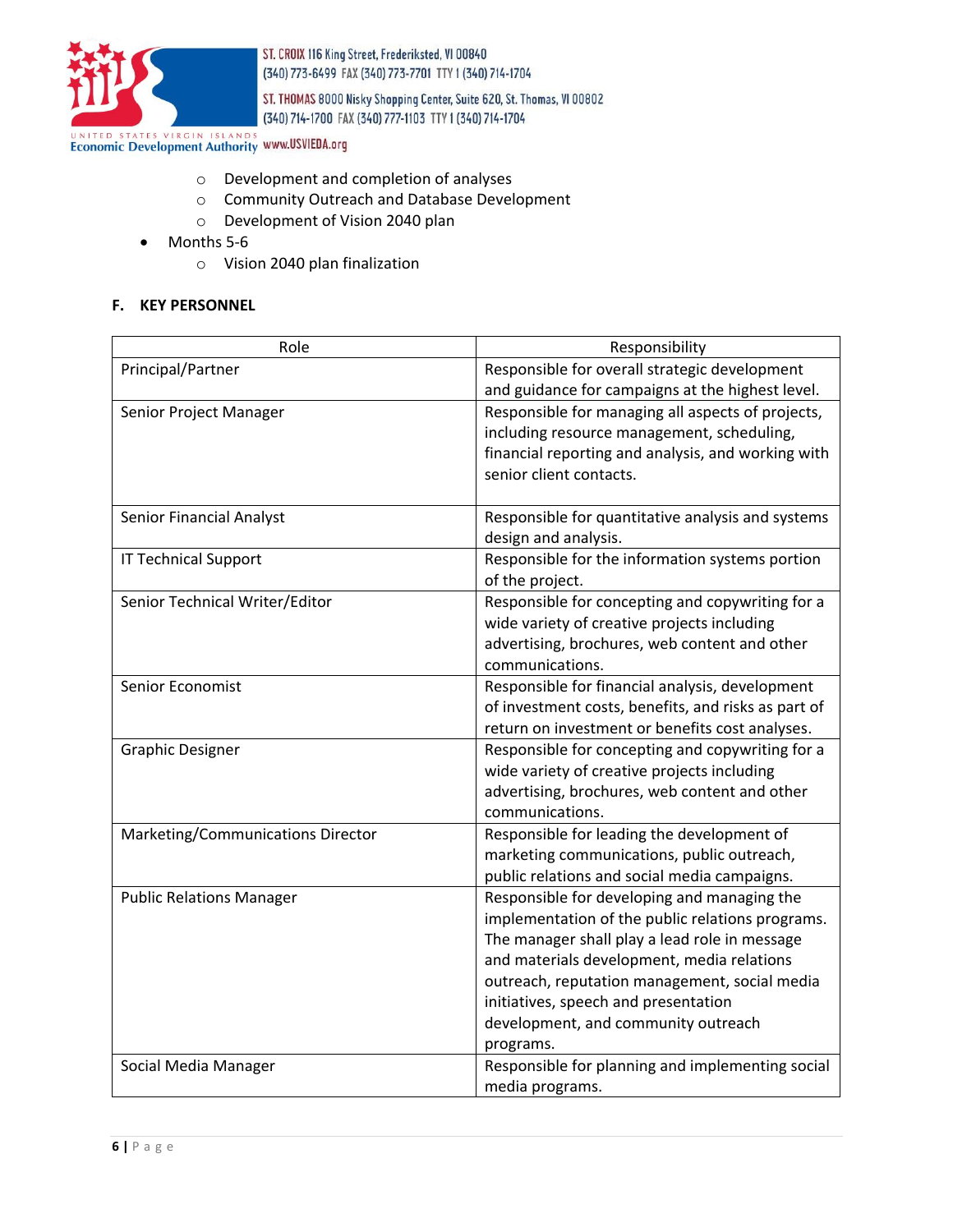

ST. THOMAS 8000 Nisky Shopping Center, Suite 620, St. Thomas, VI 00802 (340) 714-1700 FAX (340) 777-1103 TTY 1 (340) 714-1704

Economic Development Authority www.USVIEDA.org

# **G. CONTENTS OF PROPOSAL**

Bidders are requested to submit proposals based on the scope of work. Any exceptions to the requirements set forth herein must be clearly noted in writing and included as part of the proposal. USVIEDA reserves the right to reject any or all proposals, or any portion thereof, and to accept the proposal deemed most advantageous to USVIEDA. In order to clearly demonstrate the Bidder's understanding of the project requirements, any recommendations regarding improvements to the process or final document to more effectively meet USVIEDA's stated objectives should be stated in the proposal. All bid proposals will be compared on the basis of understanding the scope of work to be performed, methods and procedures to be used, management, personnel, experience, and cost. Bidders are encouraged to provide a list of successful projects, because USVIEDA will evaluate Bidder's past projects for examples of successful outcomes.

The following is a list of information to be included in the written bid proposal:

- 1. Introductory letter about the Bidder must contain:
	- a. Name, address, email, website, fax, and telephone;
	- b. Type of service for which individual/ firm is qualified; and
	- c. Signature of the legally authorized officer to bind Bidder to a contract with USVIEDA.
- 2. Organization:
	- a. Name/address of Principals of Firm;
	- b. Name of key personnel with experience of each and length of time in the organization;
	- c. Number of staff available for assignment (within the Territory and/or outside the Territory);
	- d. Copy of Articles of Incorporation or Articles of Organization or equivalent;
	- e. Copy of Corporate Resolution or Memorandum Authorizing Signatory or equivalent;
	- f. Copy of Certificate of Good Standing or Certificate of Existence or equivalent, as applicable;
	- g. Copy of Valid Tradename Registration (if applicable); and
	- h. Copy of Valid Business License.
- 3. Outside consultants/subcontractors that will be retained for this project. Identify any portion of the scope of work that will be subcontracted. Include firm qualifications and key personnel, telephone number, email address, website and contact person for all subcontractors. USVIEDA reserves the right to approve or reject all consultants/subcontractors or internal staff performing consulting services, proposed by the consultant/subcontractor during or after the consultant/subcontractor review and selection process.
- 4. Project experience:
	- a. List of completed projects and estimated cost of each; and
	- b. Current projects underway; scope; percentage completed to date and estimated cost of each.
- 5. Project References: Include a written consent from the authorized representative, which must include the name, telephone number, email address, and facsimile number.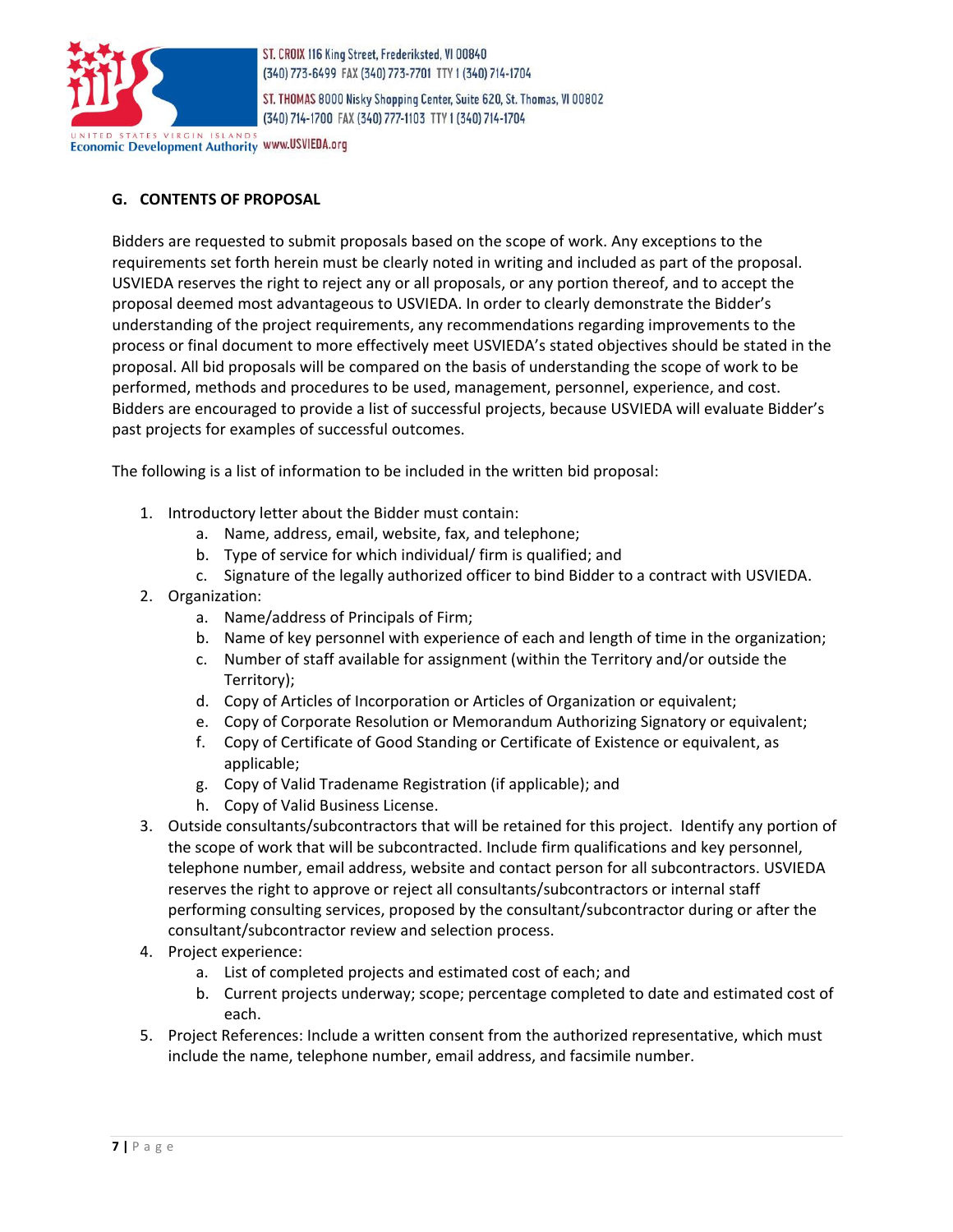

ST. THOMAS 8000 Nisky Shopping Center, Suite 620, St. Thomas, VI 00802 (340) 714-1700 FAX (340) 777-1103 TTY 1 (340) 714-1704

# **Economic Development Authority WWW.USVIEDA.org**

- 6. Project Approach: Describe how you will approach this project, timeline, and availability to perform the services requested giving due consideration to elements which may include but not be limited to the following:
	- a. 20-year comprehensive economic development strategy
	- b. Target competitive industry analyses within the following industries:
		- c. Services
		- d. Technology
		- e. Energy
		- f. Agriculture
		- g. Manufacturing
	- h. Outreach strategy to obtain public feedback
- 7. Cost: Provide a detailed fee proposal by task for the services identified in the deliverables of this proposal. Identify sub-tasks and the respective costs in the fee proposal, as necessary. This section of the bid proposal shall include a professional fee schedule for the consultant (and if applicable the consultant's personnel) and the subcontractor's key personnel identified above who would be working on this project. Fees for additional or optional services that may be required shall also be included. Identify the fee that will be charged for additional virtual public or task force meetings not identified in the scope of work.
	- a. Within the proposal include the fees based on the following deliverables:
		- a. 20-year comprehensive economic development strategy
		- b. Target competitive industry analysis
		- c. Data set
		- d. Outreach strategy to obtain public feedback
- 8. Any potential conflicts of interest for Bidder in providing service to USVIEDA. If so, describe them.
- 9. Any additional information which may be useful to USVIEDA in evaluating Bidder's qualifications.

# **Failure to provide all information delineated above may result in a proposal being declared nonresponsive.**

#### **H. FEDERAL REQUIREMENTS**

This project may be financially supported, in whole or in part, by federal funds. As it is anticipated that federal funds will be used, a Bidder responding to this Request for Proposal ("RFP") shall not be debarred, suspended, proposed for debarment, declared ineligible, or voluntarily excluded from participation in any federal or local programs in the Territory or any Federal department or agency.

The successful Bidder and its sub-contractors shall be subject to all applicable laws and regulations of federal funds including, but not limited to, public and competitive bidding, prevailing wage, affirmative action, civil rights, environmental review, property standards (if applicable), lead-based paint regulations, relocation, accessibility requirements, terms and conditions applicable to contracts arising from grants made by the United States Department of Housing and Urban Development ("HUD"), and Federal Labor Standards Provisions set forth in Form HUD-4010.

It is anticipated that the resulting contract will be a fixed priced contract.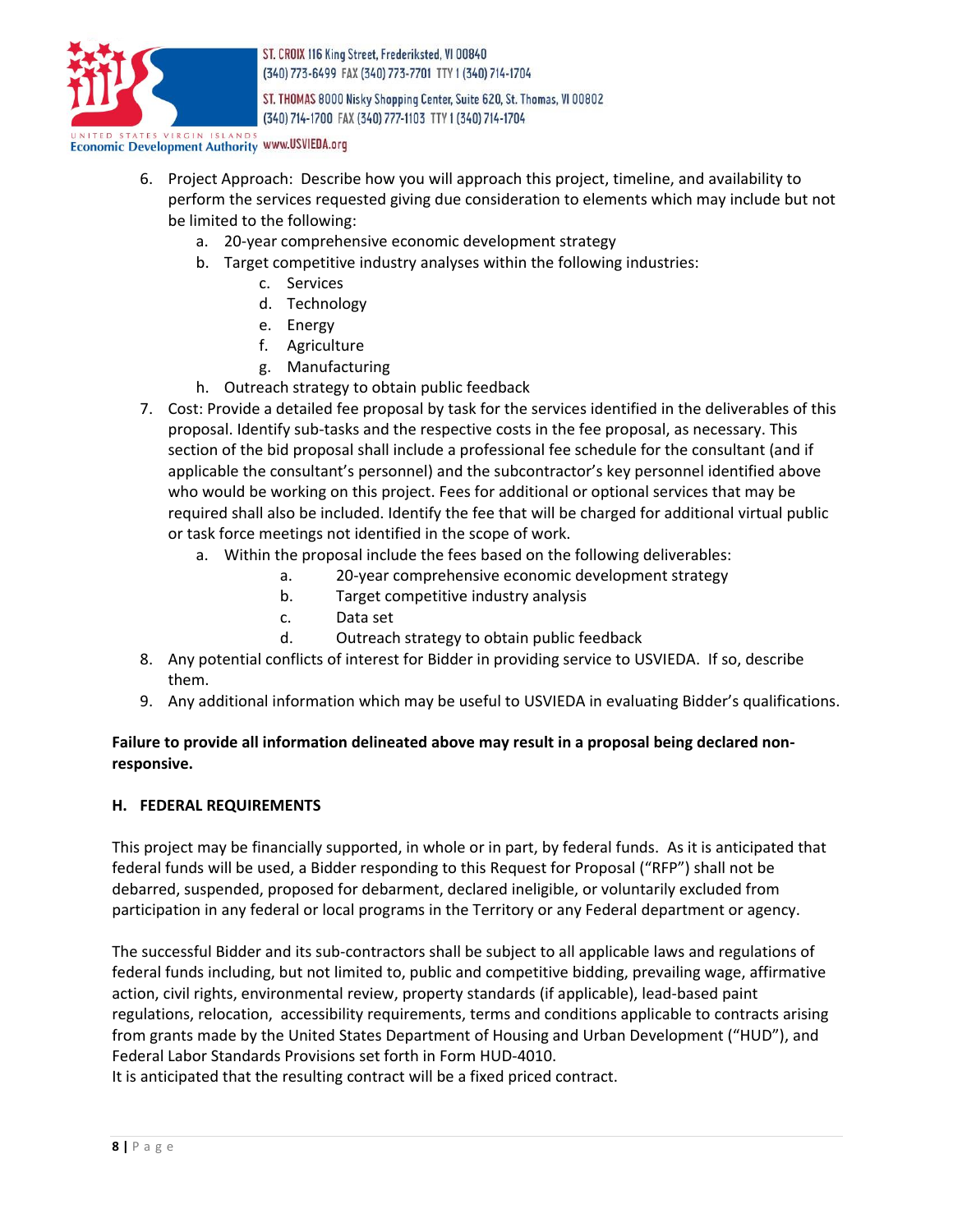

ST. THOMAS 8000 Nisky Shopping Center, Suite 620, St. Thomas, VI 00802 (340) 714-1700 FAX (340) 777-1103 TTY 1 (340) 714-1704

**Economic Development Authority www.USVIEDA.org** 

# **I. HUD GENERAL PROVISIONS ("HUD RIDER")**

Any contract between USVIEDA and the successful Bidder shall include the provisions set forth in Attachment A to this RFP, which is incorporated herein by reference.

#### **J. REQUESTS FOR CLARIFICATION**

Bidders are to examine thoroughly the instructions, specifications and service requirements as set forth herein. If there is any discrepancy, deficiency, ambiguity, error, inconsistency or omission contained herein, Bidders may ask for clarification before submitting their proposal. The last day to receive requests for written clarification will be no later than **5:00 p.m. AST, Friday, June 26, 2020**.

All requests for clarification must be presented to the VIEDA by email to **Kelly Thompson Webbe, Acting Chief Financial Officer** at [kwebbe@usvieda.org.](mailto:spetersen@usvieda.org) The email subject shall read: **Request for Clarification Vision 2040 RFP**. No response other than written will be binding upon USVIEDA.

**Bidders shall not contact any USVIEDA Board member or personnel with questions or inquiries, except as set forth above. Unauthorized contact with any personnel of USVIEDA may be cause for rejection of a bid proposal.** The decision to reject a bid proposal is solely that of USVIEDA.

Where such request results in a change or a clarification to the requirements of the RFP, USVIEDA will prepare and issue an Addendum to this RFP no later than **5:00 p.m. AST, Friday, July 3, 2020**.

The date set for submitting bid proposals may be changed if in the opinion of USVIEDA more time is necessary to enable bidders to revise their proposals. Addenda will state any changes to the proposal closing date and time. Bidders should acknowledge receipt of all addenda in their proposals. Bidders are required to check the USVIEDA website for any updated information and Addenda before the closing date at the following website address:

[www.usvieda.org/about-usvieda/RFP](http://www.usvieda.org/about-usvieda/RFP)

#### **K. SUBMISSION OF PROPOSAL**

All interested parties shall submit their bid proposal via mail courier service in accordance with the requirements set forth below in this section by **5:00 p.m. (Atlantic Standard Time)** on **Tuesday, July 14, 2020**. The mail shall be clearly marked: **VISION 2040 RFP – DO NOT OPEN**. **Proposals received after that date/time will not be considered. Proposals must be signed by a duly authorized representative of the Bidder.** 

Each bid proposal shall provide a complete, accurate and reliable presentation. There is no expressed or implied obligation for the USVIEDA to reimburse responding firms for any expenses incurred in preparing proposals in response to this request.

Upon submitting a proposal, bidders will be deemed to have received notice of all addenda that are posted on the USVIEDA website and deemed to have considered the information for inclusion in the bid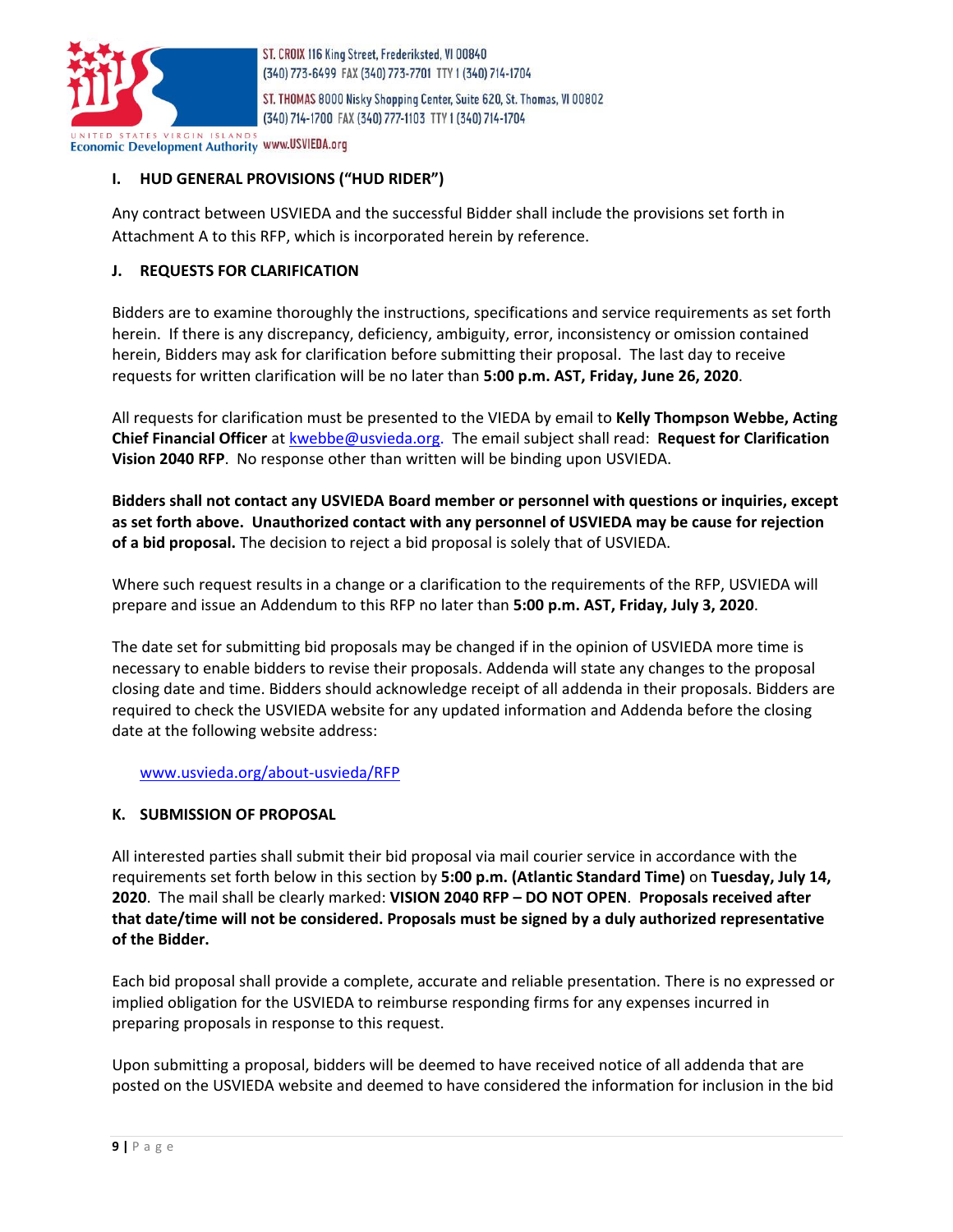

ST. THOMAS 8000 Nisky Shopping Center, Suite 620, St. Thomas, VI 00802 (340) 714-1700 FAX (340) 777-1103 TTY 1 (340) 714-1704

Economic Development Authority WWW.USVIEDA.org

proposal submitted. This RFP and any resulting award shall be governed by and construed in accordance with the laws of the U.S. Virgin Islands.

Any contract awarded pursuant to this RFP will commence upon the effective date of said contract for a term of **six (6) months**, which may be extended at the discretion of USVIEDA. It shall be the bidders' sole responsibility for ensuring that their proposals are delivered on time.

**To be eligible for consideration, the completed proposals must be submitted on a USB flash drive with one (1) hard copy of the drive's contents. All submissions must be sent via mail courier. Sealed packages must be addressed to:**

Kelly Thompson Webbe Acting Chief Financial Officer 8000 Nisky Shopping Center, Suite 620 St. Thomas, VI 00802

# **L. ACCEPTANCE OF PROPOSALS**

USVIEDA will provide email notification of acceptance of each proposal. Failure to provide any supplementary documentation to comply with the vendor's proposal may be grounds for disqualification.

#### **M. TERM OF ENGAGEMENT**

Critical to USVIEDA's evaluation of bidders is their ability to meet the needs of USVIEDA and to do so within the time constraints established by USVIEDA.

#### **N. DISPOSITION OF PROPOSALS**

All materials submitted in response to this RFP will become the property of USVIEDA. Proposals will be confidential during the selection process. One (1) copy of each proposal shall be retained for official files and will become a public record after the award and open to public inspection. It is understood that the proposal will become part of the official file on this matter without obligation on the part of USVIEDA. If any proprietary information is contained in the proposal, it should be clearly identified.

#### **O. WITHDRAWAL OF PROPOSAL**

A bid proposal may be withdrawn at any time prior to the time specified as the closing time for acceptance of proposals. However, no proposal shall be withdrawn or canceled for a period of thirty (30) days after said closing time for acceptance of proposals, nor shall the successful provider withdraw or cancel or modify their proposal, except at the request of USVIEDA after having been notified that said proposal has been accepted by USVIEDA. The Virgin Islands Housing Finance Authority reserves the right to terminate funding if it is no longer available.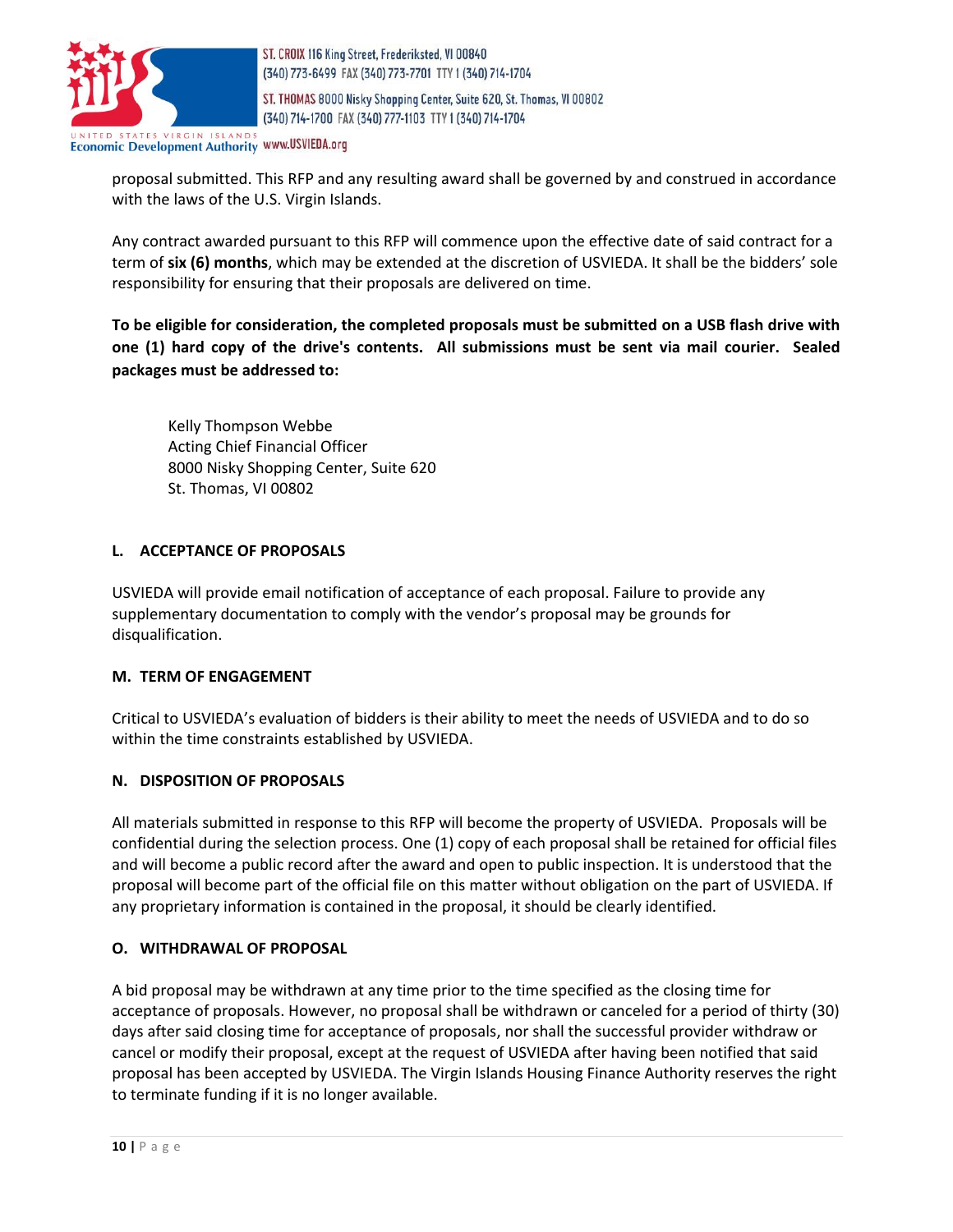

ST. THOMAS 8000 Nisky Shopping Center, Suite 620, St. Thomas, VI 00802 (340) 714-1700 FAX (340) 777-1103 TTY 1 (340) 714-1704

**Economic Development Authority WWW.USVIEDA.org** 

# **P. CONSIDERATION OF PROPOSAL**

The Chief Executive Officer of USVIEDA shall represent and act for USVIEDA in all matters pertaining to the scope of work and contract in conjunction therewith. This RFP does not commit USVIEDA to the award of a contract, nor pay any cost incurred in the preparation and submission of proposals in anticipation of a contract. USVIEDA reserves the right to reject any or all proposals and to disregard any informality, irregularity, or deficiency in the proposal when, in its opinion, the best interest of USVIEDA will be served by such action. Proposals failing to provide some of the items in the scope of work will not be rejected per se but any deviations from the scope must be clearly noted.

#### **Q. CONTACT PERSONS**

The principal contact within USVIEDA shall be:

Kelly Thompson Webbe, Acting Chief Financial Officer

| Mailing address: | 8000 Nisky Shopping Center, Suite 620 |
|------------------|---------------------------------------|
|                  | St. Thomas, VI 00802                  |
| Phone number:    | (340)714-1700 ext. 1313               |
| Email address:   | kwebbe@usvieda.org                    |
| Email Subject:   | Vision 2040 Consultant RFP            |

#### **R. RESERVATION OF RIGHTS**

The USVIEDA reserves and holds at its discretion the following rights and options:

- a. Issue addenda to the RFP, including extending or otherwise revising the timeline for submittals;
- b. Withdraw the RFP for any reason without liability to any Bidder;
- c. Request clarification and/or additional information from a Bidder at any point in the procurement process;
- d. Execute a Contract on the sole basis of the original proposal or any additions to proposal submissions;
- e. Accept or reject all or any part of any proposal as may be deemed to be in the best interest of the USVIEDA;
- f. Waive irregularities at its own discretion; and
- g. Reissue the RFP or modify the RFP.

#### **S. DISCLOSURE**

All trade secrets or proprietary information submitted in connection with this procurement shall not be subject to public disclosure. However, the Bidder must invoke the protection of this section prior to or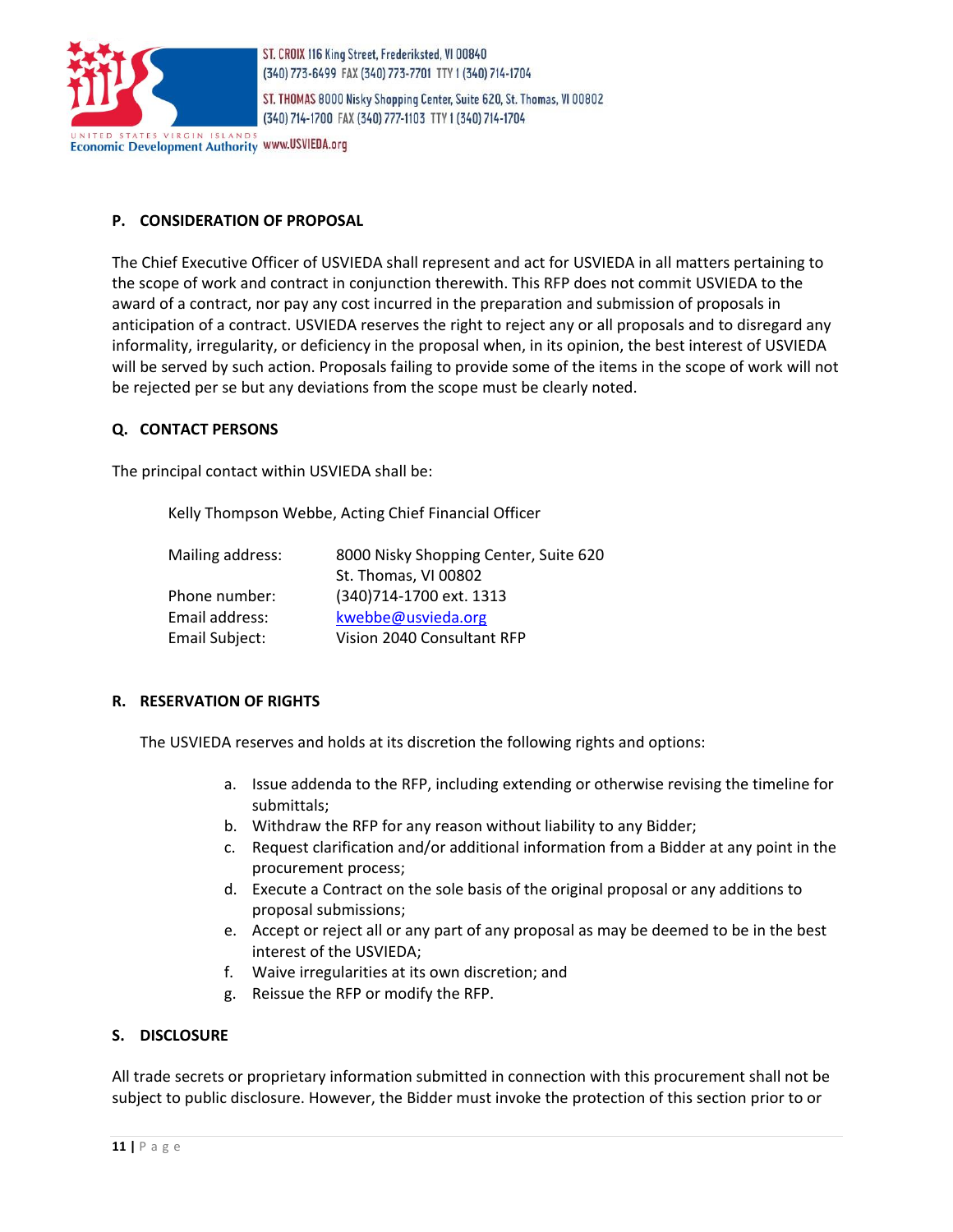

ST. THOMAS 8000 Nisky Shopping Center, Suite 620, St. Thomas, VI 00802 (340) 714-1700 FAX (340) 777-1103 TTY 1 (340) 714-1704

Economic Development Authority www.USVIEDA.org

upon submission of the data or other materials by clearly identifying the specific area or scope of data or other materials to be protected and state the reasons protection is necessary. An all-inclusive statement that the entire proposal is propriety is not acceptable. A statement that cost proposals are to be protected is not acceptable.

# **T. CONFLICT OF INTEREST**

A Bidder submitting a proposal must certify that it has familiarized itself with the provisions of title 3, chapter 37 of the Virgin Islands Code pertaining to conflicts of interest and has no interest and will not acquire any interest, direct or indirect, which would conflict in any manner or degree with the performance of its obligations, if awarded a contract under this RFP.A Bidder submitting a proposal must certify that no officer, agent, or employee of the Government of the U.S. Virgin Islands or any of its departments, agencies, boards, commissions or authorities has a pecuniary interest in the proposal; that the proposal is made in good faith without fraud, collusion or connection of any kind with any other Bidder for the same request for proposals; the Bidder is competing solely on its own behalf without connection with or obligation to any undisclosed person or firm.

The Bidder must also describe any contractual or other business relationship with the Government of the U.S. Virgin Islands or any of its departments, agencies, boards, instrumentalities, commissions or authorities, including the value of the contract or business relationship, entered into during the last five (5) calendar years.

#### **U. LICENSE REQUIREMENT**

An award will not be granted to any firm or individual doing business in the U.S. Virgin Islands to perform work with USVIEDA until evidence is submitted that said firm or individual is duly registered and licensed to conduct business in the U.S. Virgin Islands. Bidders must submit a hard copy of a valid Virgin Islands business license within 30 business days after award.

#### **V. INSURANCE REQUIREMENTS**

- 1. PUBLIC & COMPREHENSIVE GENERAL LIABILITY: The successful Bidder shall be required to obtain and have in full force and effect during the full term of engagement, a policy of public liability and general liability insurance including but not limited to death, bodily injury, property damage and broad form general liability coverage in which the limits shall be no less than Five Hundred Thousand Dollars (\$500,000.00) combined single limit per occurrence and a general aggregate of One Million Dollars (\$1,000,000.00). All insurance shall be endorsed to USVIEDA as an additional insured. The successful Bidder must provide proof of the requisite insurance within (10) business days after award.
- 2. PROFESSIONAL LIABILITY: The successful Bidder shall be required to supply proof of professional liability insurance for the services to be performed, with policy limits of no less than One Million Dollars (\$1,000,000.00). All insurance shall be endorsed to USVIEDA as an additional insured. Proof of professional liability coverage must be provided within ten (10) business days after award.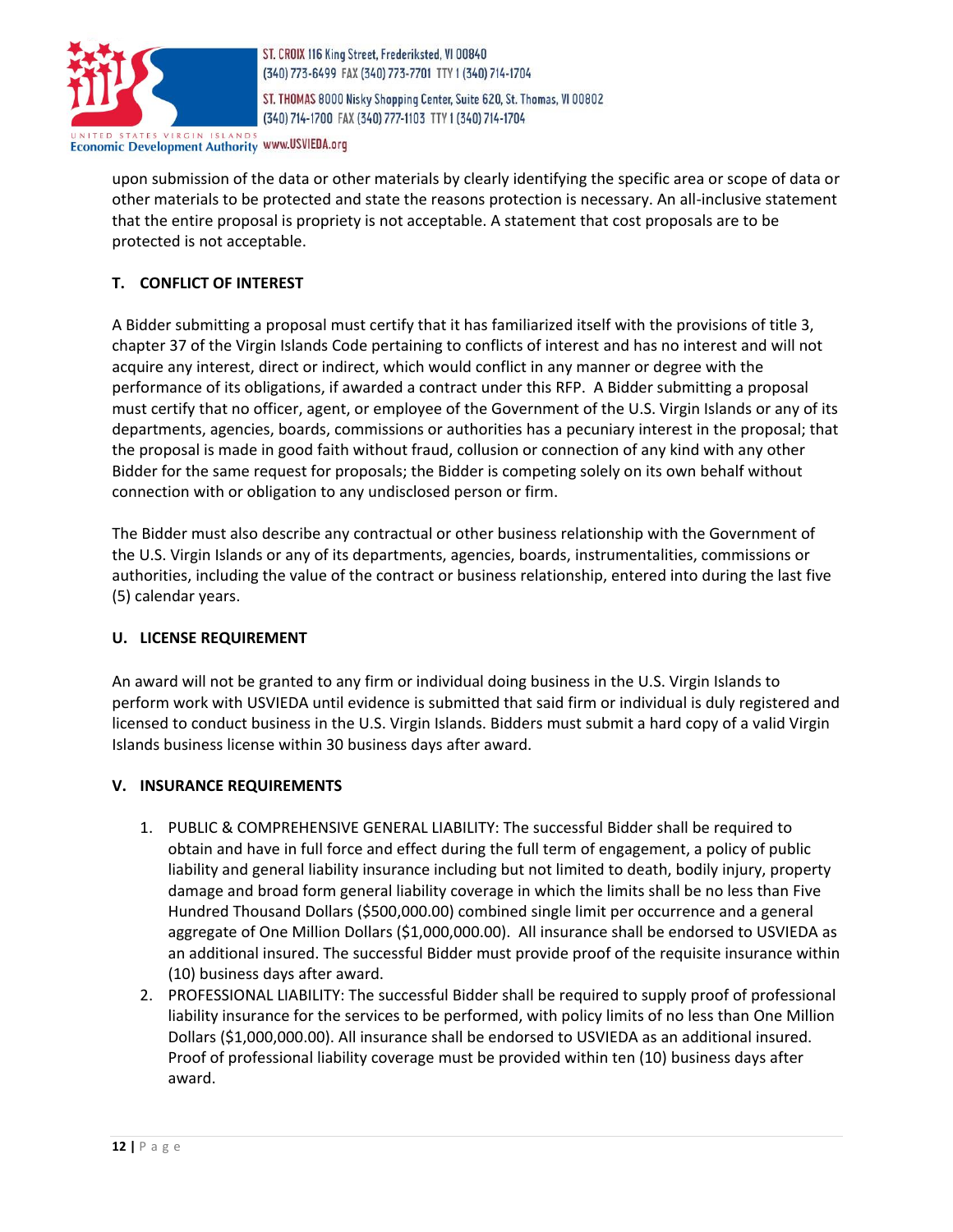

ST. THOMAS 8000 Nisky Shopping Center, Suite 620, St. Thomas, VI 00802 (340) 714-1700 FAX (340) 777-1103 TTY 1 (340) 714-1704

**Economic Development Authority www.USVIEDA.org** 

3. WORKERS' COMPENSATION: Within ten (10) business days after award of the project, the successful Bidder must submit a copy of their certificate providing that the firm and its agents are covered by Workers' Compensation insurance. Any subcontractors performing services to the successful Bidder under this RFP shall also provide Workers' Compensation Insurance covering such subcontractor's employees.

# **W. ACCEPTANCE OF CONTRACT**

By submitting a proposal in response to this RFP, Bidder agrees that it will be required to enter into a professional services contract with USVIEDA, if Bidder is selected for the award. In addition, Bidder agrees to comply with all legal requirements to contract with USVIEDA.

#### **X. EVALUATION PROCEDURES**

All proposals received by the stated deadline will be reviewed and evaluated. During the evaluation process, USVIEDA may, in its sole discretion, request additional information or clarifications from Bidders. The USVIEDA evaluation team will select the finalist they determine, in their sole discretion, to be fully qualified and best suited among those submitting proposals. Once a finalist has been selected, the finalist shall obtain a business license to operate in the Territory (if the consultant operates outside of the Territory) before a contract is executed. The evaluation team may also choose no candidate and begin a new search or seek other candidates from the bidders to the original RFP.

| <b>CRITERIA</b>                                                              | <b>MAXIMUM SCORE</b> |
|------------------------------------------------------------------------------|----------------------|
| The proposal demonstrates a thorough understanding of the project and        | 20                   |
| demonstrated knowledge and experience respecting economic                    |                      |
| development in the U.S. Virgin Islands, a rural community.                   |                      |
| Project methodology, including planning principles, approaches being taken,  | 20                   |
| and level of interaction.                                                    |                      |
| Ability, capacity, and skill of the Bidder's key personnel to perform the    | 15                   |
| contract or provide the services required.                                   |                      |
| Proposed work plan to include overall quality of the proposal (e.g., layout, | 15                   |
| readability, adherence to bid format requirements, etc.).                    |                      |
| Overall pricing scheme as well as price in comparison to the other proposers | 15                   |
| within the following parameters:                                             |                      |
| Research, Strategy and Implementation Plan                                   |                      |
| Marketing and Communication Plan                                             |                      |
| <b>Target Competitive Industry Analysis</b>                                  |                      |
| Travel, Lodging, and Associated Expenses                                     |                      |
| Demonstrated experience of the Bidder to accomplish the scope of work        | 15                   |
| efficiently, effectively and in a timely manner, as verified by references.  |                      |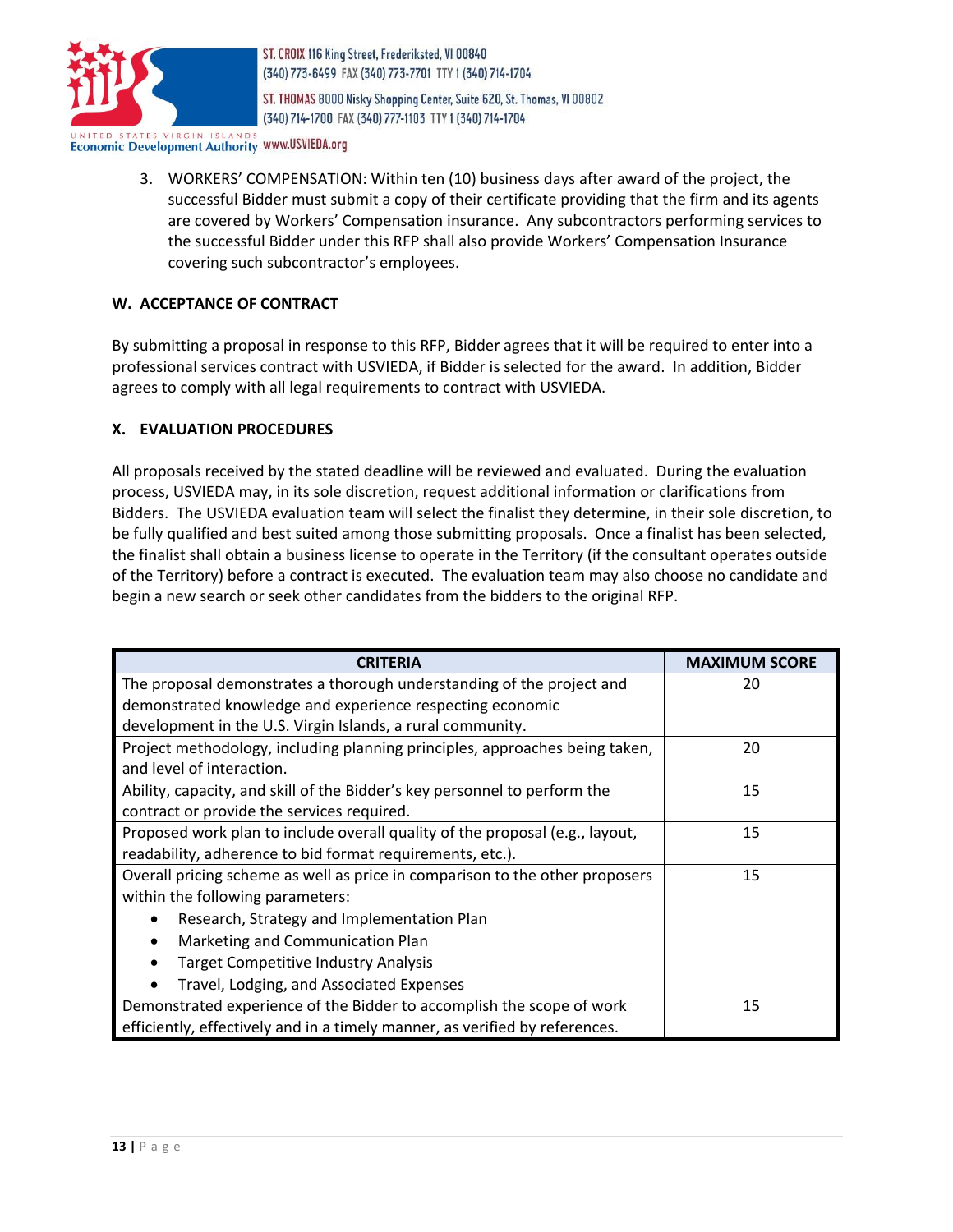

ST. THOMAS 8000 Nisky Shopping Center, Suite 620, St. Thomas, VI 00802 (340) 714-1700 FAX (340) 777-1103 TTY 1 (340) 714-1704

UNITED STATES VIRGIN ISLANDS ECONOMIC Development Authority WWW.USVIEDA.org

During the evaluation process, Bidder may be requested to make oral presentations. Such presentations will provide Bidder with an opportunity to answer any questions USVIEDA representatives may have regarding the bid proposal.

USVIEDA reserves the right to retain all proposals submitted and use any idea in the proposal regardless of whether that proposal is selected.

It is anticipated that the evaluation of proposals and the selection of a contractor shall be completed within one (1) month following the proposal deadline.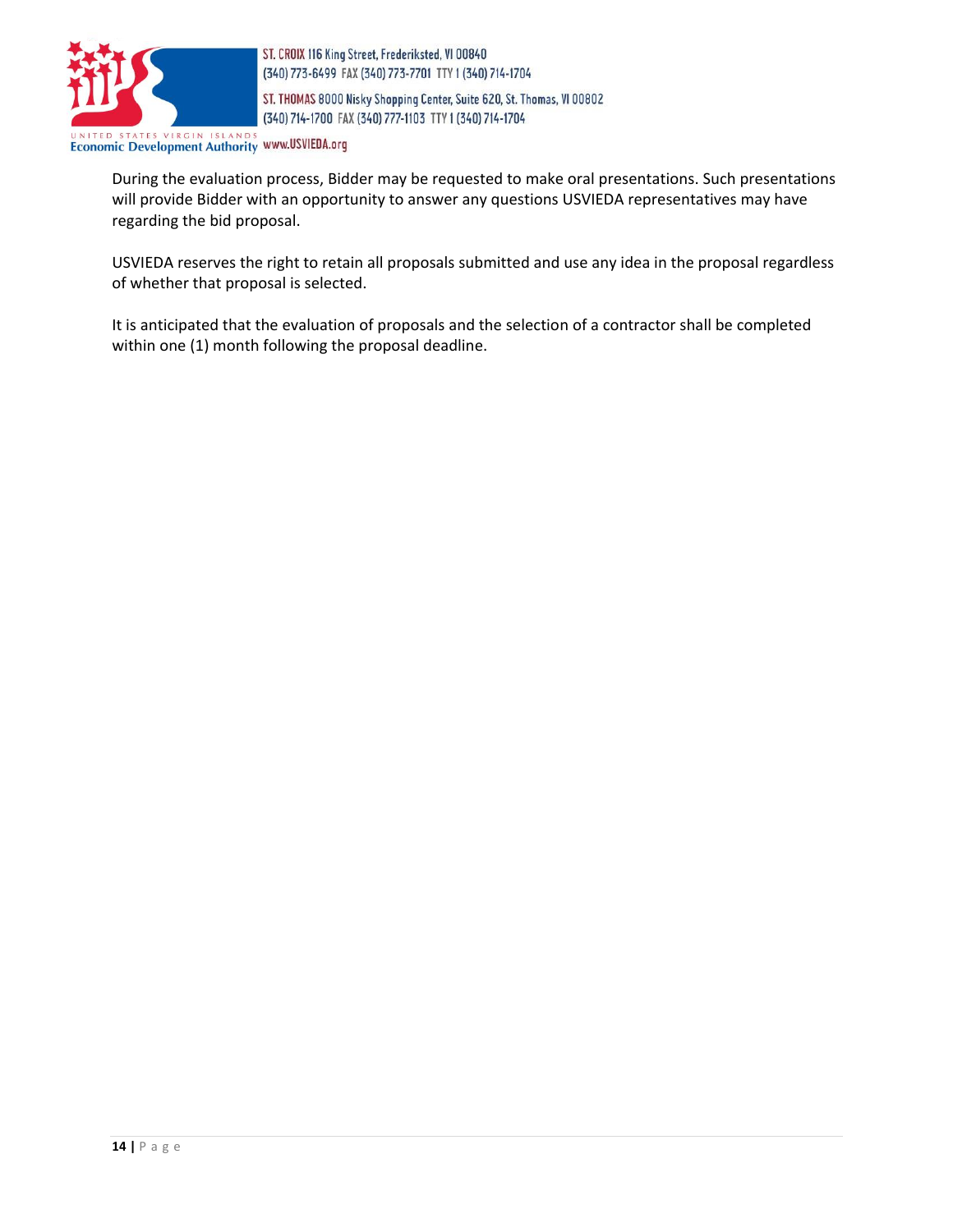

ST. THOMAS 8000 Nisky Shopping Center, Suite 620, St. Thomas, VI 00802 (340) 714-1700 FAX (340) 777-1103 TTY 1 (340) 714-1704

**Economic Development Authority WWW.USVIEDA.org** 

# **BID SHEET**

# **VISION 2040**

# **Economic Development Plan**

# **for the**

# **VIRGIN ISLANDS ECONOMIC DEVELOPMENT AUTHORITY**

**The undersigned contractor proposes to furnish all labor, tools, materials, equipment, miscellaneous supplies and incur any other costs as may be required to perform the scope of work, subject to all conditions as set forth in the project scope of work.** 

**Instructions:** For Section 1, the respondent should complete the Number of Staff, Hourly Rate, Estimated Hours per Week and calculate the Estimated Total in the chart below. For Section 2, Ongoing Expenses, the respondent should provide the weekly or monthly amount as requested, times the corresponding number of weeks or months to provide the estimated total.

Note: If additional Personnel roles are submitted as part of the respondent's proposal, please provide an additional sheet detailing the Position, # of Staff, Hourly Rate, and Estimated Hours per Week.

These costs are being provided for purposes of evaluating bids and determining reasonable cost for these items. Depending on the structure of the winning bidder's response, not all costs may ultimately be included in the final contract.

| Section 1                      |                      |                       |                                              |                                                 |                        |
|--------------------------------|----------------------|-----------------------|----------------------------------------------|-------------------------------------------------|------------------------|
|                                | # of<br><b>Staff</b> | <b>Hourly</b><br>Rate | <b>Estimated</b><br><b>Hours per</b><br>Week | <b>Estimated</b><br><b>Timing</b><br>(in weeks) | <b>Estimated Total</b> |
| <b>Position</b>                | a                    | b                     | C                                            | d                                               | axbxcxd                |
| Principal / Partner            |                      |                       |                                              | 26                                              | \$                     |
| Senior Project Manager         |                      |                       |                                              | 26                                              | \$                     |
| Senior Financial Analyst       |                      |                       |                                              | 26                                              | \$                     |
| <b>IT Technical Support</b>    |                      |                       |                                              | 26                                              | \$                     |
| Senior Technical Writer/Editor |                      |                       |                                              | 26                                              | \$                     |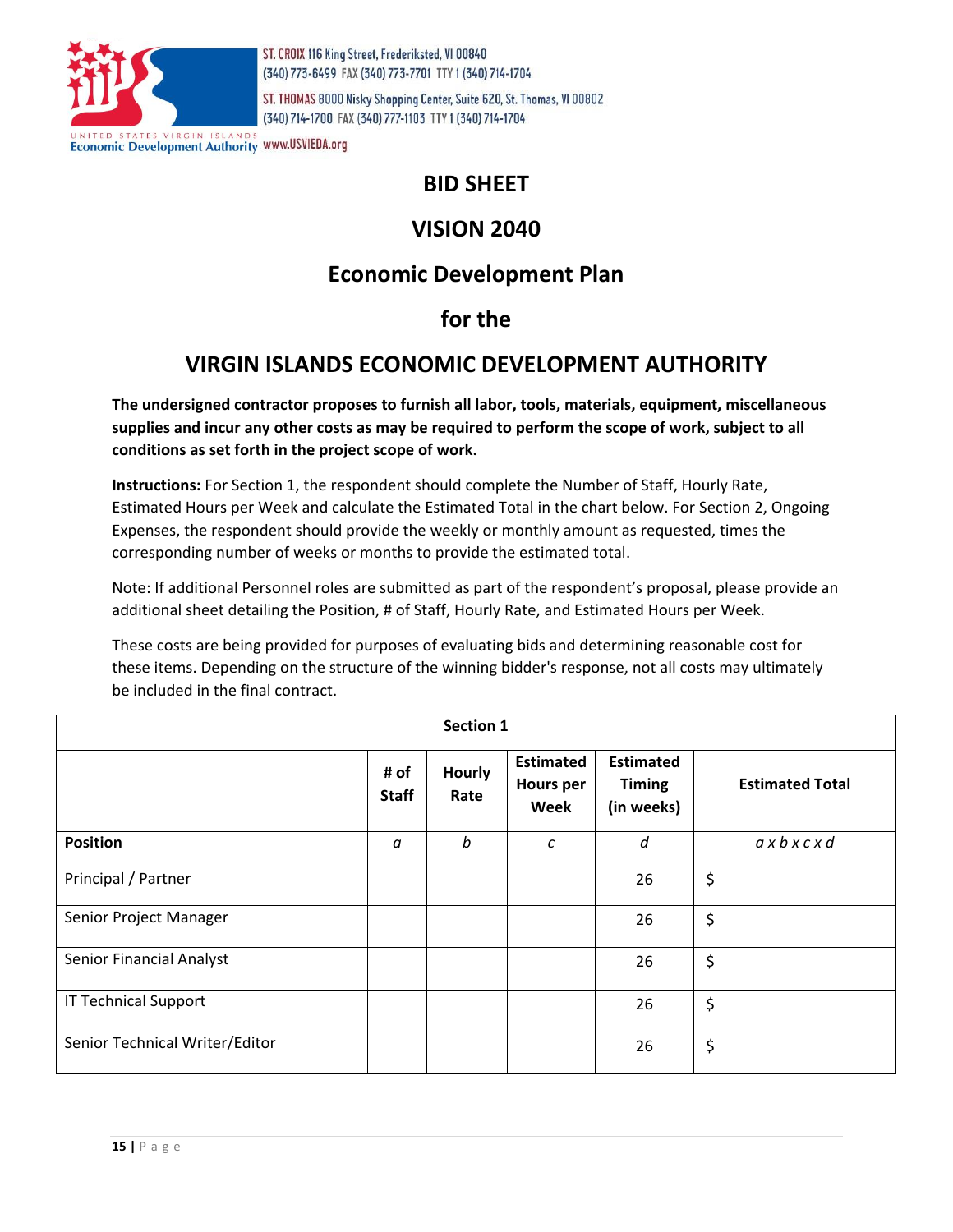

ST. THOMAS 8000 Nisky Shopping Center, Suite 620, St. Thomas, VI 00802 (340) 714-1700 FAX (340) 777-1103 TTY 1 (340) 714-1704

# UNITED STATES VIRGIN ISLANDS WWW.USVIEDA.org

| Senior Economist                   |          |                          |     | 26                          | \$                             |
|------------------------------------|----------|--------------------------|-----|-----------------------------|--------------------------------|
| <b>Graphic Designer</b>            |          |                          |     | 26                          | \$                             |
| Marketing/Communications Director  |          |                          |     | 26                          | \$                             |
| <b>Public Relations Manager</b>    |          |                          |     | 26                          | $\boldsymbol{\dot{\varsigma}}$ |
| Social Media Manager               |          |                          |     | 25                          | \$                             |
| <b>SUBTOTAL</b>                    | N/A      | N/A                      | N/A | N/A                         | \$                             |
|                                    |          | <b>Section 2</b>         |     |                             |                                |
|                                    |          |                          |     | <b>Estimated</b>            |                                |
|                                    |          |                          |     |                             |                                |
|                                    | Unit     | Rate                     |     | <b>Timing</b><br>(in weeks) | <b>Estimated Total</b>         |
| <b>Ongoing Expenses:</b>           | $\alpha$ | $\boldsymbol{b}$         |     | $\boldsymbol{c}$            | $a \times b \times c$          |
| Travel (weekly lump sum)           |          | \$                       | N/A | $\overline{4}$              | \$                             |
| Housing (weekly lump sum)          |          | \$                       | N/A | 4                           | \$                             |
| Per Diem (weekly lump sum)         |          | $\overline{\mathcal{S}}$ | N/A | 4                           | \$                             |
| <b>SUBTOTAL - Ongoing Expenses</b> | N/A      | N/A                      | N/A | N/A                         | \$                             |

#### **PLEASE PRINT OR TYPE NAME & THEN SIGN BELOW**

| <b>NAME:</b>    |       |
|-----------------|-------|
| TITLE:          |       |
| <b>COMPANY:</b> |       |
| SIGNATURE:      | DATE: |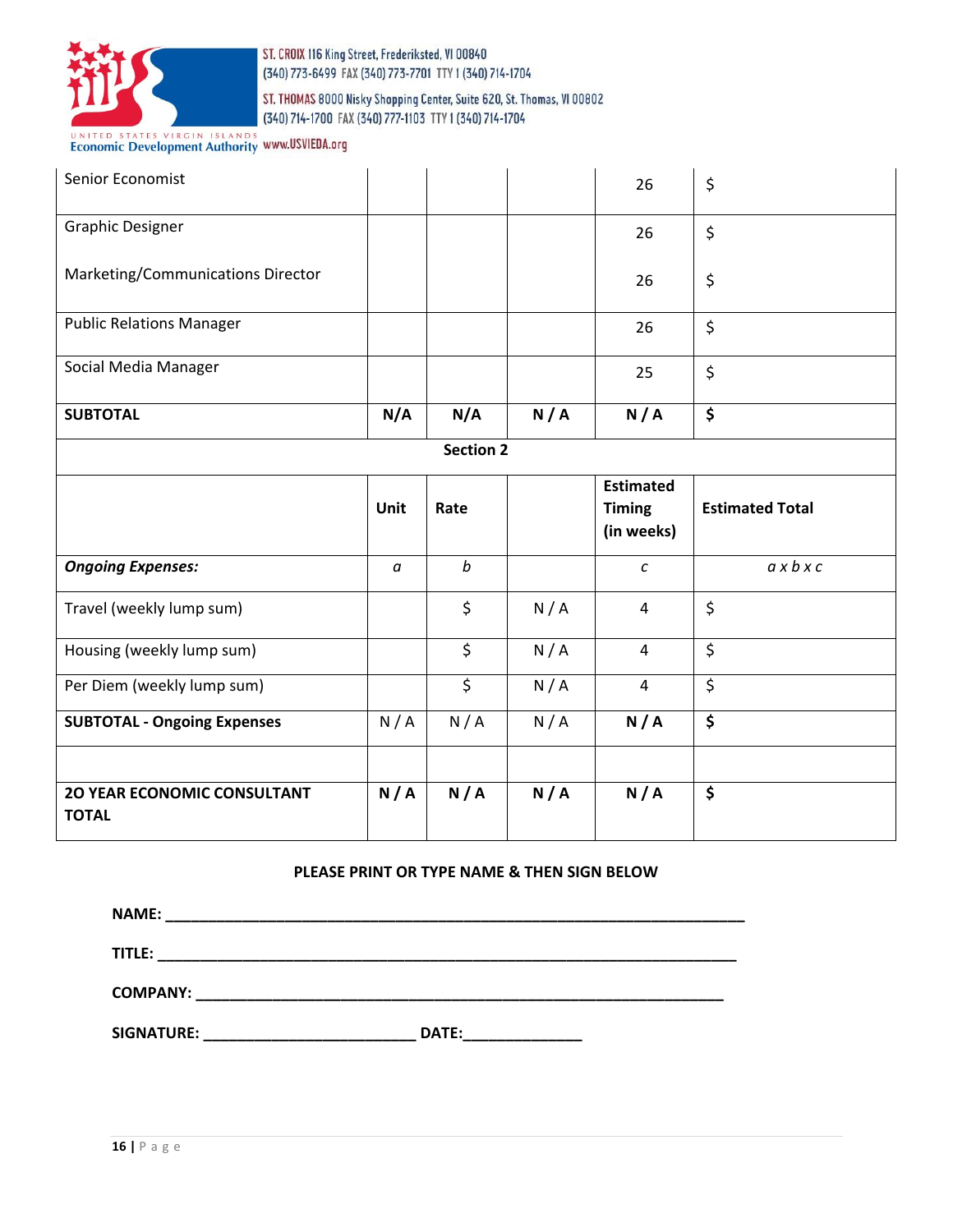

ST. THOMAS 8000 Nisky Shopping Center, Suite 620, St. Thomas, VI 00802 (340) 714-1700 FAX (340) 777-1103 TTY 1 (340) 714-1704

**Economic Development Authority WWW.USVIEDA.org** 

# **ATTACHMENT A HUD GENERAL PROVISIONS ("HUD RIDER")**

The following terms and conditions shall apply to and be included in any contract for which any portion of the funding is derived from a grant made by the United States Department of Housing and Urban Development ("HUD"). In addition, Contractor/Subcontractor shall comply with the Federal Labor Standards Provisions set forth in Form HUD-4010, available at [http://www.hud.gov/offices/adm/hudclips/forms/files/4010.pdf.](http://www.hud.gov/offices/adm/hudclips/forms/files/4010.pdf)

# 1. PROVISIONS REQUIRED BY LAW DEEMED INSERTED

Each and every provision of law and clause required by law to be inserted in this contract shall be deemed to be inserted herein and the contract shall be read and enforced as though it were included herein, and if through mistake or otherwise any such provision is not inserted, or is not correctly inserted, then upon the application of either party the contract shall forthwith be physically amended to make such insertion or correction.

# 2. STATUTORY AND REGULATORY COMPLIANCE

Contractor/Subcontractor shall comply with all laws and regulations applicable to the Community Development Block Grant-Disaster Recovery funds appropriated by the Disaster Relief Appropriations Act, 2017 (Pub. L. 115-56) and the Bipartisan Budget Act of 2018 ("BBA"), (Pub. L. 115-123), including but not limited to the applicable Office of Management and Budget Circulars, which may impact the administration of funds and/or set forth certain cost principles, including the allowability of certain expenses.

# 3. BREACH OF CONTRACT TERMS

USVIEDA reserves its right to all administrative, contractual, or legal remedies, including but not limited to suspension or termination of this contract, in instances where Contractor or any of its subcontractors violate or breach any contract term. If Contractor or any of its subcontractors violate or breach any contract term, they shall be subject to such sanctions and penalties as may be appropriate. The duties and obligations imposed by the contract documents and the rights and remedies available thereunder shall be in addition to and not a limitation of any duties, obligations, rights and remedies otherwise imposed or available by law.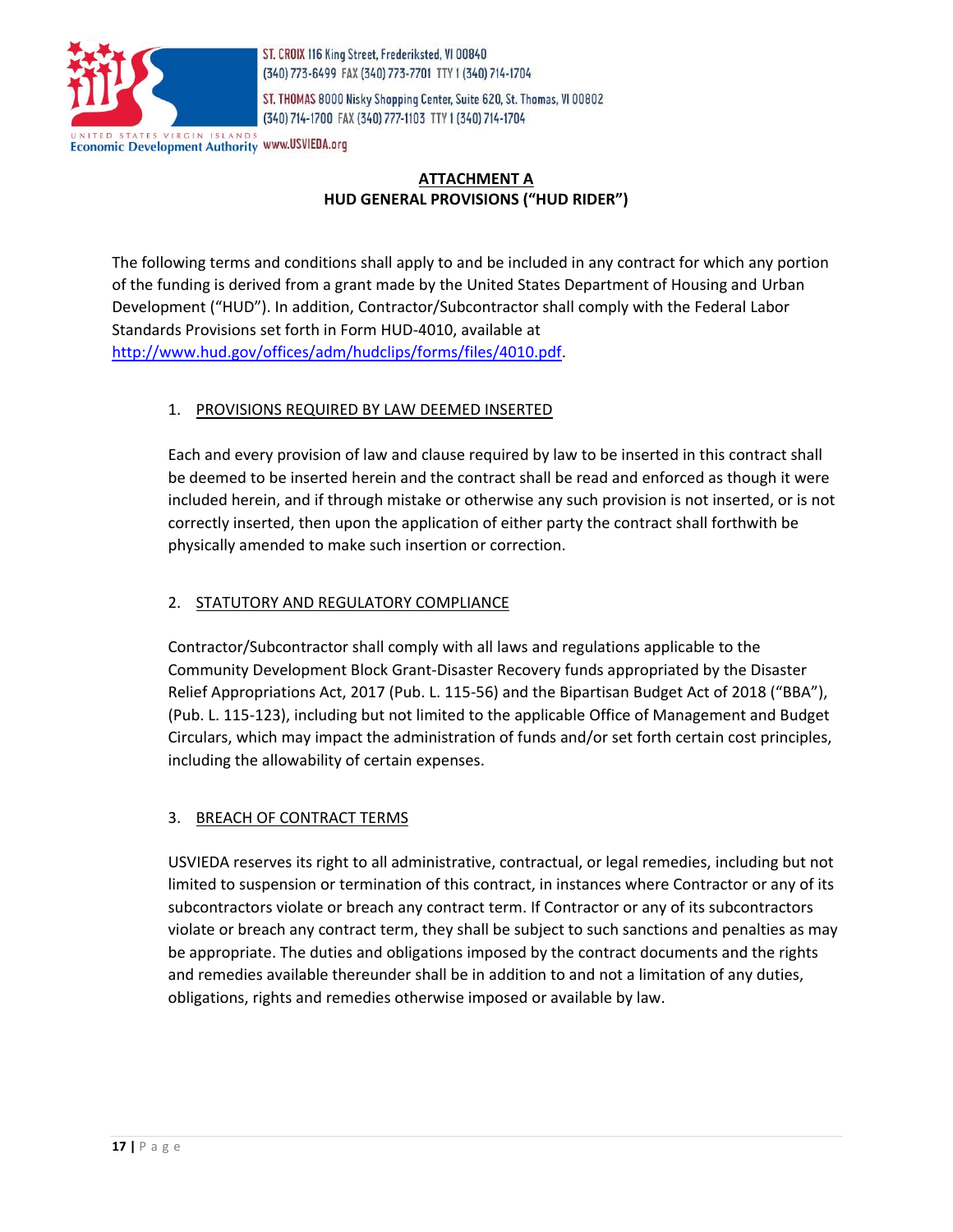

ST. THOMAS 8000 Nisky Shopping Center, Suite 620, St. Thomas, VI 00802 (340) 714-1700 FAX (340) 777-1103 TTY 1 (340) 714-1704

**Economic Development Authority WWW.USVIEDA.org** 

# 4. REPORTING REQUIREMENTS

Contractor/Subcontractor shall complete and submit all reports, in such form and according to such schedule, as may be required by USVIEDA. Contractor/Subcontractor shall cooperate with all USVIEDA efforts to comply with HUD requirements and regulations pertaining to reporting, including but not limited to 24 C.F.R. §§ 85.40-41 (or 84.50-52, if applicable) and 570.507.

# 5. ACCESS TO RECORDS

The U.S. Virgin Islands, USVIEDA and/or Virgin Islands Housing Finance Authority ("VIHFA"), the U.S. Department of Housing and Urban Development, the Comptroller General of the United States, or any of their duly authorized representatives, shall have, at any time and from time to time during normal business hours, access to any work product, books, documents, papers, and records of the Subcontractor which are related to this contract, for the purpose of inspection, audits, examinations, and making excerpts, copies and transcriptions.

# 6. MAINTENANCE/RETENTION OF RECORDS

All records connected with this contract will be maintained in a central location and will be maintained for a period of at least three (3) years following the date of final payment and closeout of all pending matters related to this contract.

# 7. SMALL AND MINORITY FIRMS, WOMEN'S BUSINESS ENTERPRISES, AND LABOR SURPLUS AREA FIRMS

Contractor/Subcontractor will take necessary affirmative steps to assure that minority firms, women's business enterprises, and labor surplus area firms are used in subcontracting when possible. Steps include but are not limited to:

- a. Placing qualified small and minority businesses and women's business enterprises on solicitation lists;
- b. Assuring that small and minority businesses, and women's business enterprises are solicited whenever they are potential sources;
- c. Dividing total requirements, when economically feasible, into smaller tasks or quantities to permit maximum participation by small and minority business, and women's business enterprises;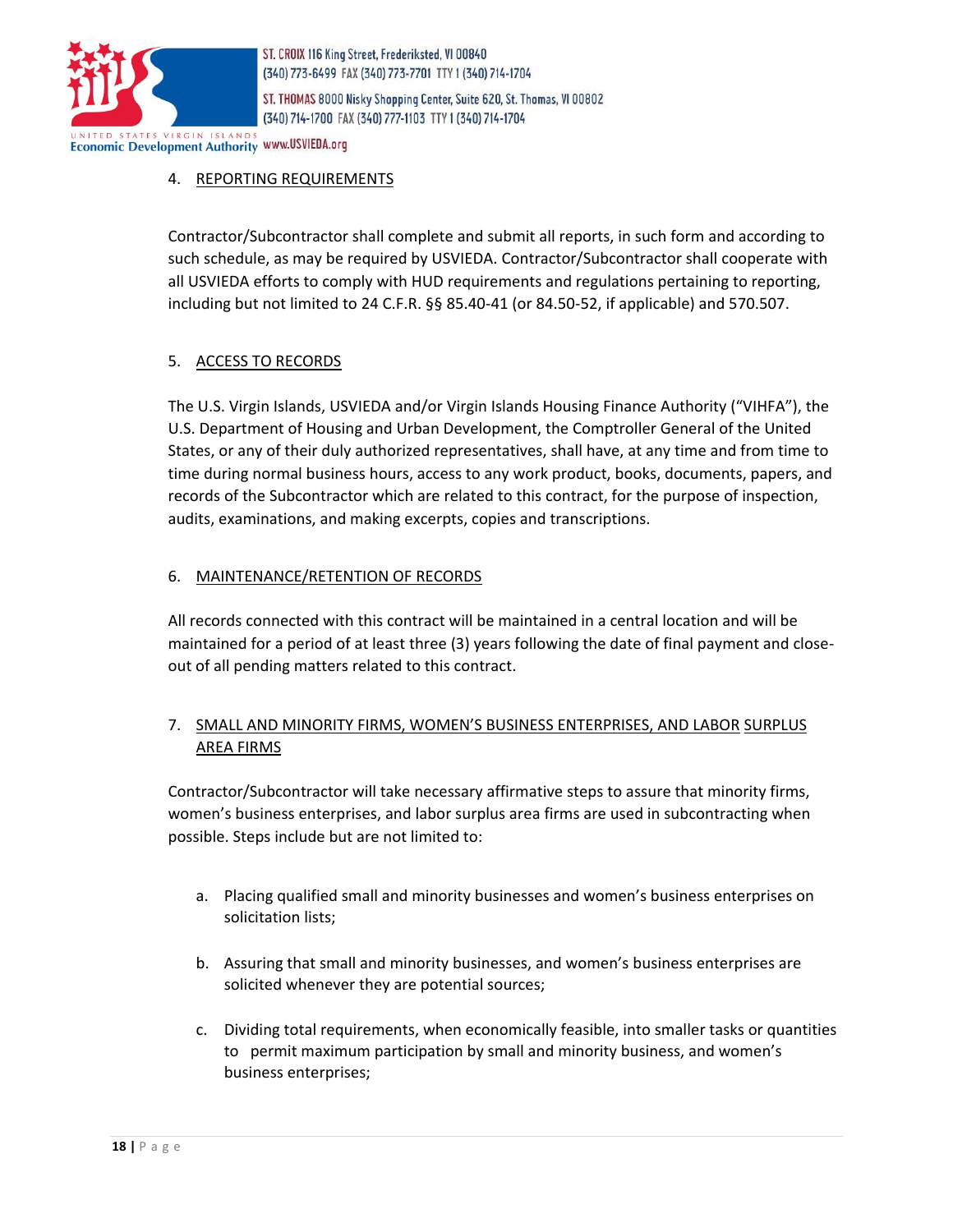

ST. CROIX 116 King Street, Frederiksted, VI 00840 (340) 773-6499 FAX (340) 773-7701 TTY 1 (340) 714-1704 ST. THOMAS 8000 Nisky Shopping Center, Suite 620, St. Thomas, VI 00802

(340) 714-1700 FAX (340) 777-1103 TTY 1 (340) 714-1704

**Economic Development Authority WWW.USVIEDA.org** 

- d. Establishing delivery schedules, where the requirement permits, which encourage participation by small and minority business, and women's business enterprises; and
- e. Using the services and assistance of the Small Business Administration, and the Minority Business Development Agency of the Department of Commerce.

# 8. RIGHTS TO INVENTIONS MADE UNDER A CONTRACT OR AGREEMENT

Contracts or agreements for the performance of experimental, developmental, or research work shall provide for the rights of the Federal Government and the recipient in any resulting invention in accordance with 37 C.F.R. part 401, "Rights to Inventions Made by Nonprofit Organizations and Small Business Firms Under Government Grants, Contracts and Cooperative Agreements," and any implementing regulations issued by HUD.

# 9. ENERGY EFFICIENCY

Contractor/Subcontractor shall comply with mandatory standards and policies relating to energy efficiency issued in compliance with the Energy Policy and Conservation Act (Public Law 94-163).

# 10. TITLE VI OF THE CIVIL RIGHTS ACT OF 1964

Contractor/Subcontractor shall comply with the provisions of Title VI of the Civil Rights Act of 1964. No person shall, on the grounds of race, color, or national origin, be excluded from participation in, be denied the benefits of, or be subjected to discrimination under any program or activity receiving federal financial assistance.

# 11. SECTION 109 OF THE HOUSING AND COMMUNITY DEVELOPMENT ACT OF 1974

Contractor/Subcontractor shall comply with the provisions of Section 109 of the Housing and Community Development Act of 1974. No person in the United States shall on the grounds of race, color, national origin, or sex be excluded from participation in, be denied the benefits of, or be subjected to discrimination under any program or activity funded in whole or in part with funds made available under this title. Section 109 further provides that discrimination on the basis of age under the Age Discrimination Act of 1975 or with respect to an otherwise qualified handicapped individual as provided in Section 504 of the Rehabilitation Act of 1973, as amended, is prohibited.

# 12. SECTION 504 OF THE REHABILITATION ACT OF 1973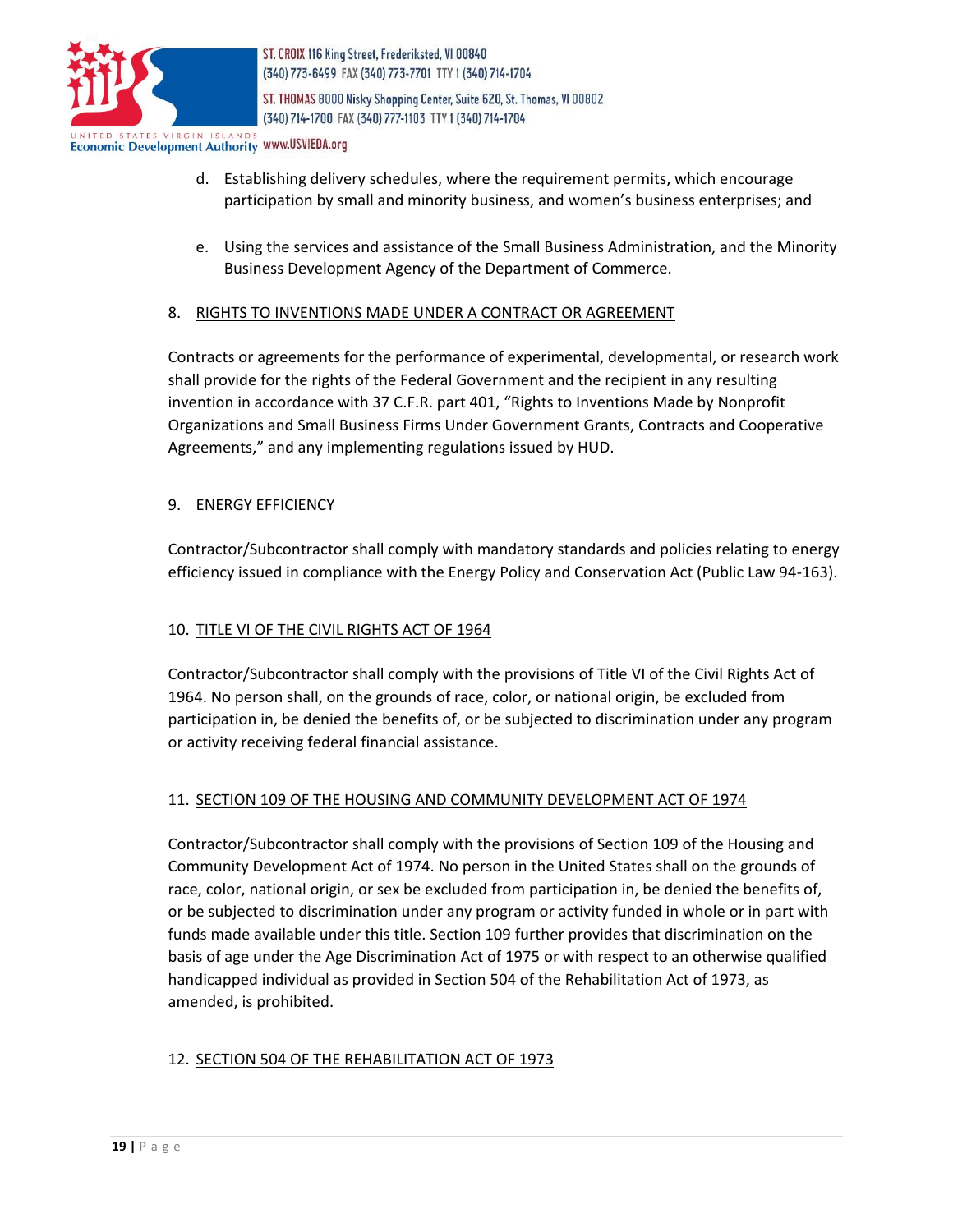

ST. THOMAS 8000 Nisky Shopping Center, Suite 620, St. Thomas, VI 00802 (340) 714-1700 FAX (340) 777-1103 TTY 1 (340) 714-1704

**Economic Development Authority WWW.USVIEDA.org** 

Contractor/Subcontractor shall comply with section 504 of the Rehabilitation Act of 1973 (29 U.S.C. § 94), as amended, and any applicable regulations.

Contractor/Subcontractor agrees that no qualified individual with handicaps shall, solely on the basis of handicap, be excluded from participation in, be denied the benefits of, or otherwise be subjected to discrimination under any program or activity that receives Federal financial assistance from HUD.

# 13. AGE DISCRIMINATION ACT OF 1975

Contractor/Subcontractor shall comply with the Age Discrimination Act of 1975 (42 U.S.C. § 6101 *et seq.*), as amended, and any applicable regulations. No person in the United States shall, on the basis of age, be excluded from participation in, be denied the benefits of, or be subjected to discrimination under, any program or activity receiving Federal financial assistance.

# 14. DEBARMENT, SUSPENSION, AND INELIGIBILITY

Contractor/Subcontractor represents and warrants that it and its subcontractors are not debarred or suspended or otherwise excluded from or ineligible for participation in Federal assistance programs subject to 2 C.F.R. Part 2424.

# 15. CONFLICTS OF INTEREST

Contractor/Subcontractor shall notify USVIEDA as soon as possible if this contract or any aspect related to the anticipated work under this contract raises an actual or potential conflict of interest (as defined at 2 C.F.R. Part 215 and 24 C.F.R. § 85.36 (or 84.42, if applicable)). Contractor/Subcontractor shall explain the actual or potential conflict in writing in sufficient detail so that the State is able to assess such actual or potential conflict. Contractor/Subcontractor shall provide USVIEDA any additional information necessary for USVIEDA to fully assess and address such actual or potential conflict of interest. Contractor/Subcontractor shall accept any reasonable conflict mitigation strategy employed by USVIEDA, including but not limited to the use of an independent subcontractor(s) to perform the portion of work that gives rise to the actual or potential conflict.

#### 16. SUBCONTRACTING

When subcontracting, Contractor/Subcontractor shall solicit for and contract with such subcontractors in a manner providing for fair competition. Some of the situations considered to be restrictive of competition include but are not limited to: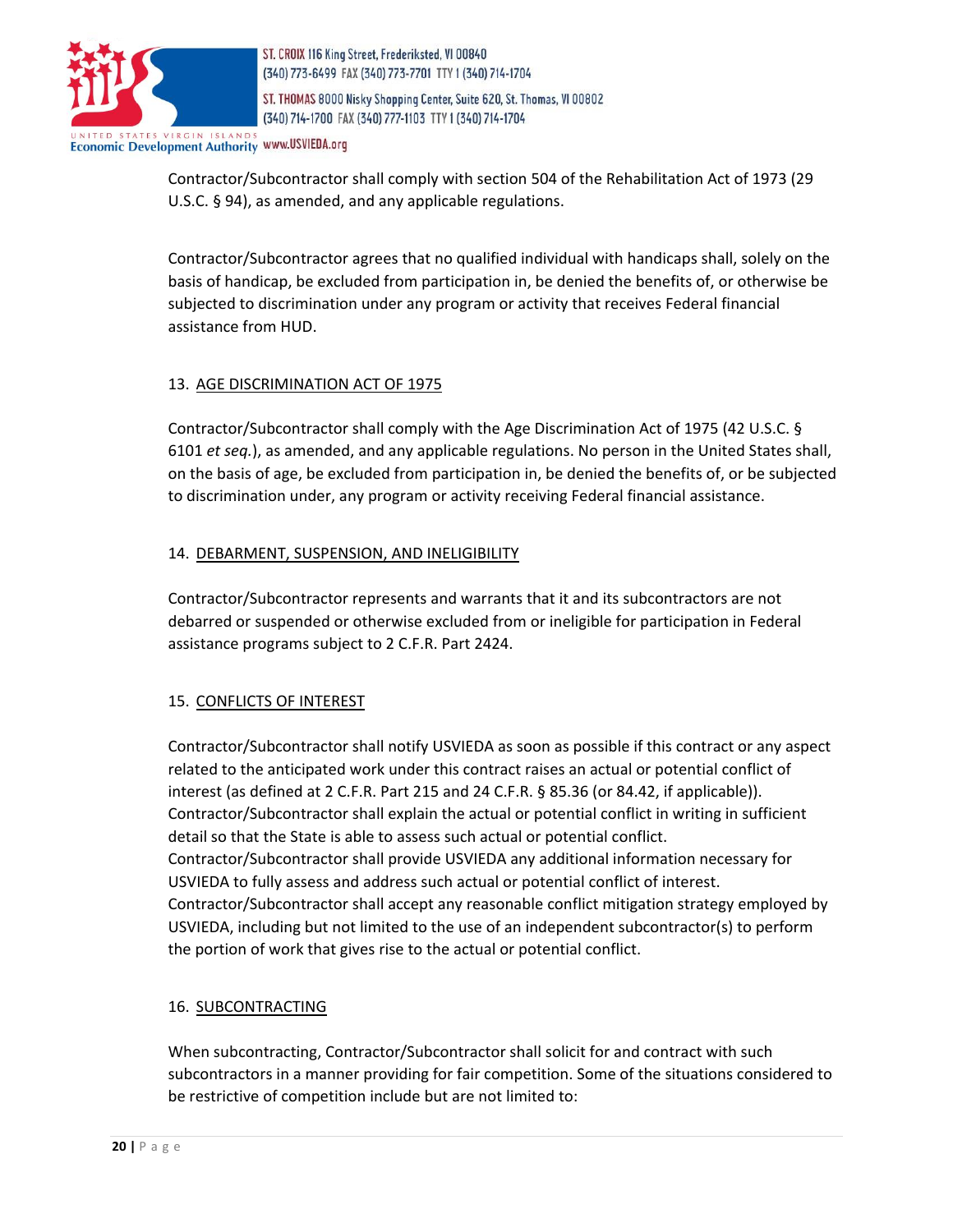

ST. THOMAS 8000 Nisky Shopping Center, Suite 620, St. Thomas, VI 00802 (340) 714-1700 FAX (340) 777-1103 TTY 1 (340) 714-1704

**Economic Development Authority WWW.USVIEDA.org** 

- a. Placing unreasonable requirements on firms in order for them to qualify to do business;
- b. Requiring unnecessary experience and excessive bonding;
- c. Noncompetitive pricing practices between firms or between affiliated companies;
- d. Noncompetitive awards to consultants that are on retainer contracts;
- e. Organizational conflicts of interest;
- f. Specifying only a *brand name* product instead of allowing *an equal* product to be offered and describing the performance of other relevant requirements of the procurement; and
- g. Any arbitrary action in the procurement process.

Contractor/Subcontractor represents to USVIEDA that all work shall be performed by personnel experienced in the appropriate and applicable profession and areas of expertise, taking into account the nature of the work to be performed under this contract.

Contractor shall include these HUD General Provisions in every subcontract issued by it so that such provisions will be binding upon each of its subcontractors as well as the requirement to flow down such terms to all lower-tiered subcontractors.

#### 17. ASSIGNABILITY

Contractor/Subcontractor shall not assign any interest in this contract and shall not transfer any interest in the same (whether by assignment or novation) without prior written approval of USVIEDA.

#### 18. INDEMNIFICATION

Contractor/Subcontractor shall indemnify, defend, and hold harmless USVIEDA and its agents and employees from and against any and all claims, actions, suits, charges, and judgments arising from or related to the negligence or willful misconduct of Contractor/Subcontractor in the performance of the services called for in the contract.

#### 19. COPELAND "ANTI-KICKBACK" ACT (Applicable to all construction or repair contracts)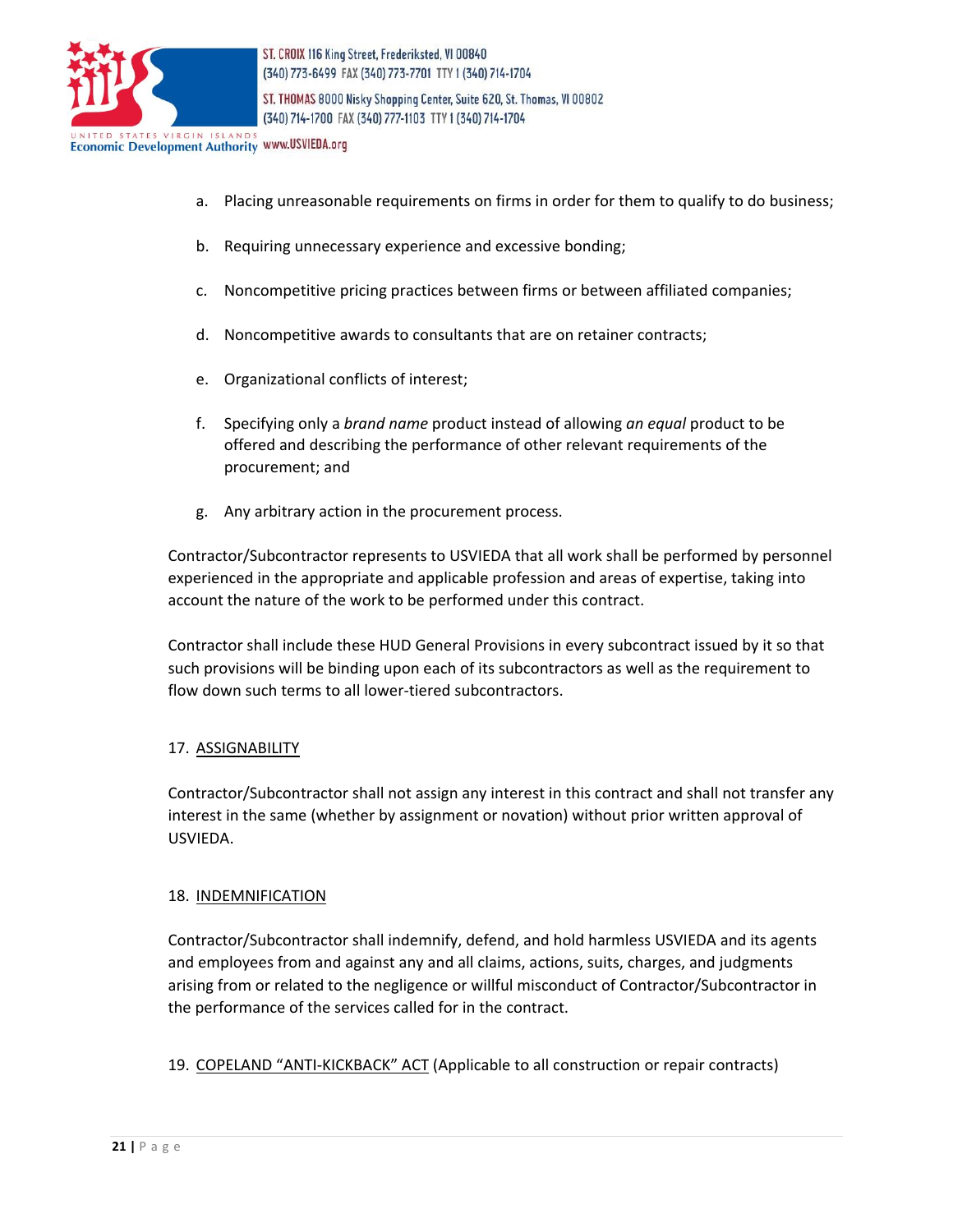

ST. THOMAS 8000 Nisky Shopping Center, Suite 620, St. Thomas, VI 00802 (340) 714-1700 FAX (340) 777-1103 TTY 1 (340) 714-1704

# **Economic Development Authority WWW.USVIEDA.org**

Salaries of personnel performing work under this contract shall be paid unconditionally and not less often than once a month without payroll deduction or rebate on any account except only such payroll deductions as are mandatory by law or permitted by the applicable regulations issued by the Secretary of Labor pursuant to the Copeland "Anti-Kickback Act" of June 13, 1934 (48 Stat. 948; 62 Stat. 740; 63 Stat. 108; 18 U.S.C. § 874; and 40 U.S.C. § 276c). Contractor shall comply with all applicable "Anti-Kickback" regulations and shall insert appropriate provisions in all subcontracts covering work under this contract to ensure compliance by subcontractors with such regulations and shall be responsible for the submission of affidavits required of subcontractors thereunder except as the Secretary of Labor may specifically provide for variations of or exemptions from the requirements thereof.

#### 20. CONTRACT WORK HOURS AND SAFETY STANDARDS ACT

(Applicable to construction contracts exceeding \$2,000 and contracts exceeding \$2,500 that involve the employment of mechanics or laborers)

Contractor/Subcontractor shall comply with Sections 103 and 107 of the Contract Work Hours and Safety Standards Act (40 U.S.C. §§ 327-330) as supplemented by Department of Labor regulations (29 C.F.R. Part 5).

All laborers and mechanics employed by contractors or subcontractors shall receive overtime compensation in accordance with and subject to the provisions of the Contract Work Hours and Safety Standards Act, and contractors and subcontractors shall comply with all regulations issued pursuant to that act and with other applicable Federal laws and regulations pertaining to labor standards.

#### 21. DAVIS-BACON ACT

(Applicable to construction contracts exceeding \$2,000 when required by Federal program legislation)

Contractor/Subcontractor shall comply with the Davis Bacon Act (40 U.S.C. §§ 276a to 276a-7) as supplemented by Department of Labor regulations (29 C.F.R. Part 5).

All laborers and mechanics employed by contractors or subcontractors, including employees of other governments, on construction work assisted under this contract, and subject to the provisions of the federal acts and regulations listed in this paragraph, shall be paid wages at rates not less than those prevailing on similar construction in the locality as determined by the Secretary of Labor in accordance with the Davis-Bacon Act.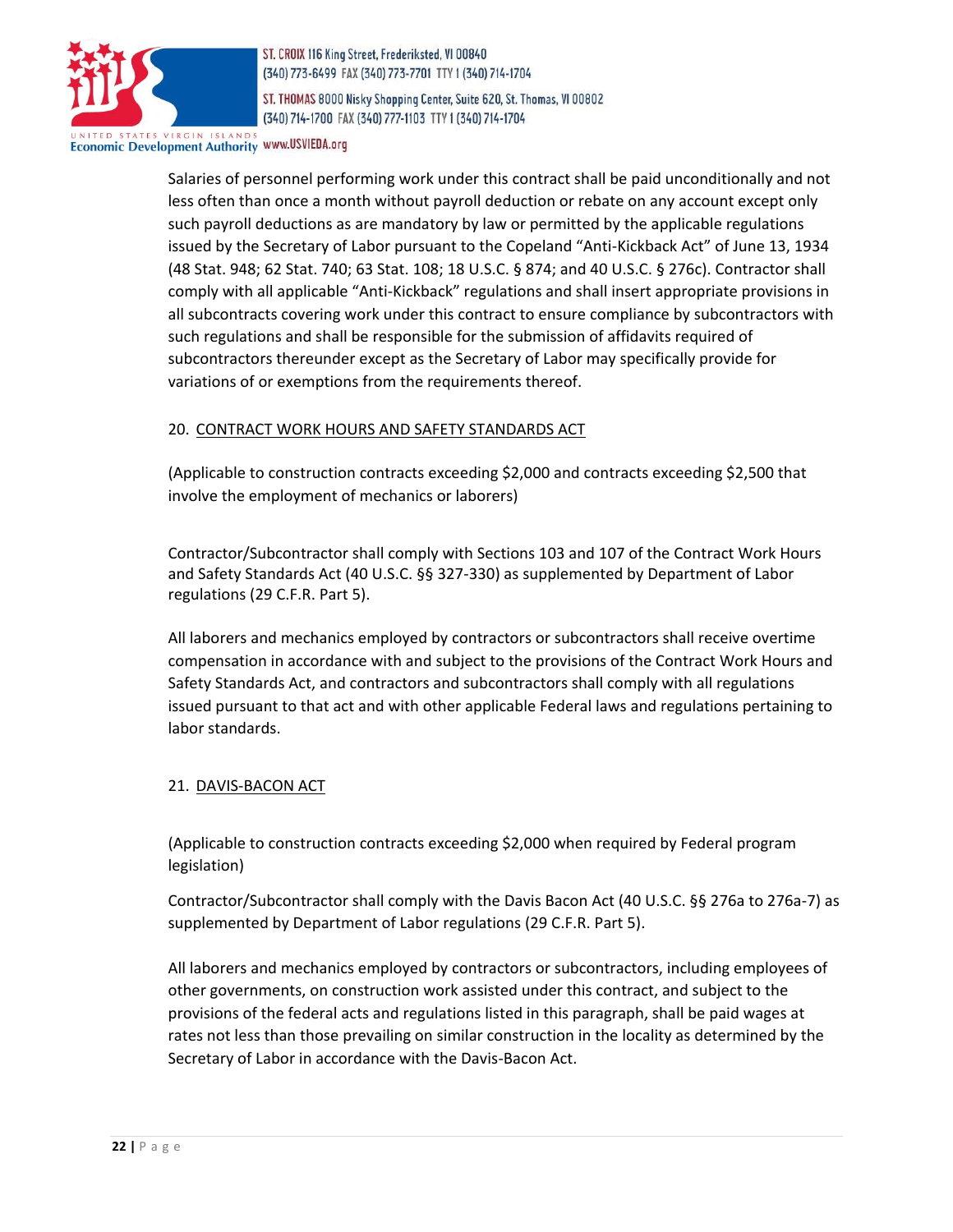

ST. THOMAS 8000 Nisky Shopping Center, Suite 620, St. Thomas, VI 00802 (340) 714-1700 FAX (340) 777-1103 TTY 1 (340) 714-1704

**Economic Development Authority WWW.USVIEDA.org** 

# 22. TERMINATION FOR CAUSE

(Applicable to contracts exceeding \$10,000)

If, through any cause, Contractor/Subcontractor shall fail to fulfill in a timely and proper manner his obligations under this contract, or if Contractor/Subcontractor shall violate any of the covenants, agreements, or stipulations of this contract, USVIEDA shall thereupon have the right to terminate this contract by giving written notice to Contractor/Subcontractor of such termination and specifying the effective date thereof, at least five (5) days before the effective date of such termination. In such event, all finished or unfinished documents, data, studies, surveys, drawings, maps, models, photographs, and reports prepared by Contractor/Subcontractor under this contract shall, at the option of USVIEDA, become USVIEDA's property and Contractor/Subcontractor shall be entitled to receive just and equitable compensation for any work satisfactorily completed hereunder. Notwithstanding the above, Contractor/Subcontractor shall not be relieved of liability to USVIEDA for damages sustained by USVIEDA by virtue of any breach of the contract by Contractor/Subcontractor, and USVIEDA may withhold any payments to Contractor/Subcontractor for the purpose of set-off until such time as the exact amount of damages due to USVIEDA from Subcontractor is determined.

#### 23. TERMINATION FOR CONVENIENCE

(Applicable to contracts exceeding \$10,000)

USVIEDA may terminate this contract at any time by giving at least 30 days' notice in writing to Contractor/Subcontractor. If the contract is terminated by USVIEDA as provided herein, Contractor/Subcontractor will be paid for the time provided and expenses incurred up to the termination date.

# 24. SECTION 503 OF THE REHABILITATION ACT OF 1973 (Applicable to contracts exceeding \$10,000)

Contractor/Subcontractor shall comply with section 503 of the Rehabilitation Act of 1973 (29 U.S.C. § 793), as amended, and any applicable regulations.

Equal Opportunity for Workers With Disabilities

A. Contractor/Subcontractor will not discriminate against any employee or applicant for employment because of physical or mental disability in regard to any position for which the employee or applicant for employment is qualified. Contractor/Subcontractor agrees to take affirmative action to employ, advance in employment and otherwise treat qualified individuals with disabilities without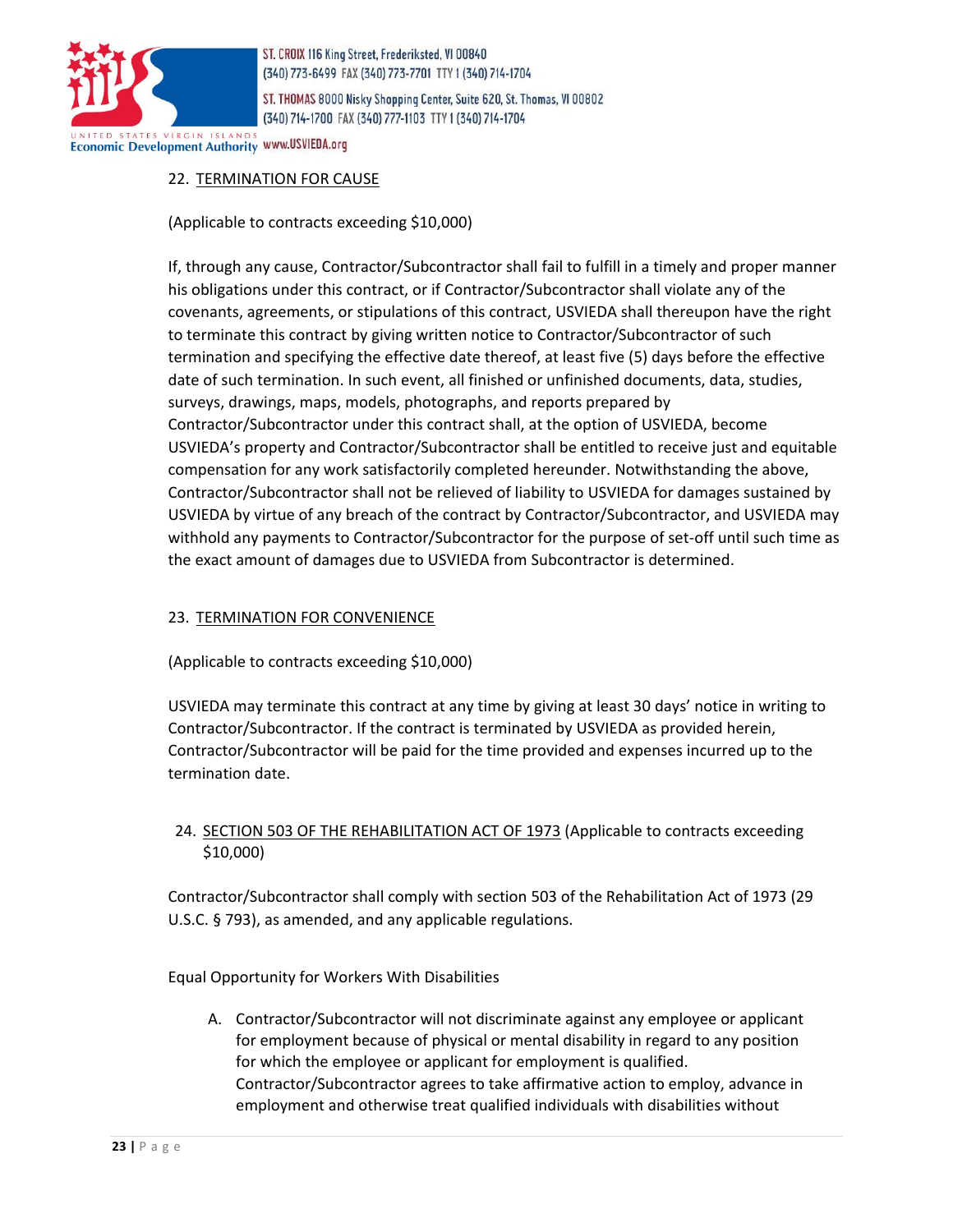

ST. THOMAS 8000 Nisky Shopping Center, Suite 620, St. Thomas, VI 00802 (340) 714-1700 FAX (340) 777-1103 TTY 1 (340) 714-1704

**Economic Development Authority WWW.USVIEDA.org** 

discrimination based on their physical or mental disability in all employment practices, including the following:

- i. Recruitment, advertising, and job application procedures;
- ii. Hiring, upgrading, promotion, award of tenure, demotion, transfer, layoff, termination, right of return from layoff and rehiring;
- iii. Rates of pay or any other form of compensation and changes in compensation;
- iv. Job assignments, job classifications, organizational structures, position descriptions, lines of progression, and seniority lists;
- v. Leaves of absence, sick leave, or any other leave;
- vi. Fringe benefits available by virtue of employment, whether or not administered by Subcontractor;
- vii. Selection and financial support for training, including apprenticeship, professional meetings, conferences, and other related activities, and selection for leaves of absence to pursue training;
- viii. Activities sponsored by Contractor including social or recreational programs; and
- ix. Any other term, condition, or privilege of employment.
- B. Contractor/Subcontractor agrees to comply with the rules, regulations, and relevant orders of the Secretary of Labor issued pursuant to the act.
- C. In the event of Contractor/Subcontractor's noncompliance with the requirements of this clause, actions for noncompliance may be taken in accordance with the rules, regulations, and relevant orders of the Secretary of Labor issued pursuant to the act.
- D. Contractor/Subcontractor agrees to post in conspicuous places, available to employees and applicants for employment, notices in a form to be prescribed by the Deputy Assistant Secretary for Federal Contract Compliance Programs, provided by or through the contracting officer. Such notices shall state the rights of applicants and employees as well as Contractor's/Subcontractor's obligation under the law to take affirmative action to employ and advance in employment qualified employees and applicants with disabilities. Contractor/Subcontractor must ensure that applicants and employees with disabilities are informed of the contents of the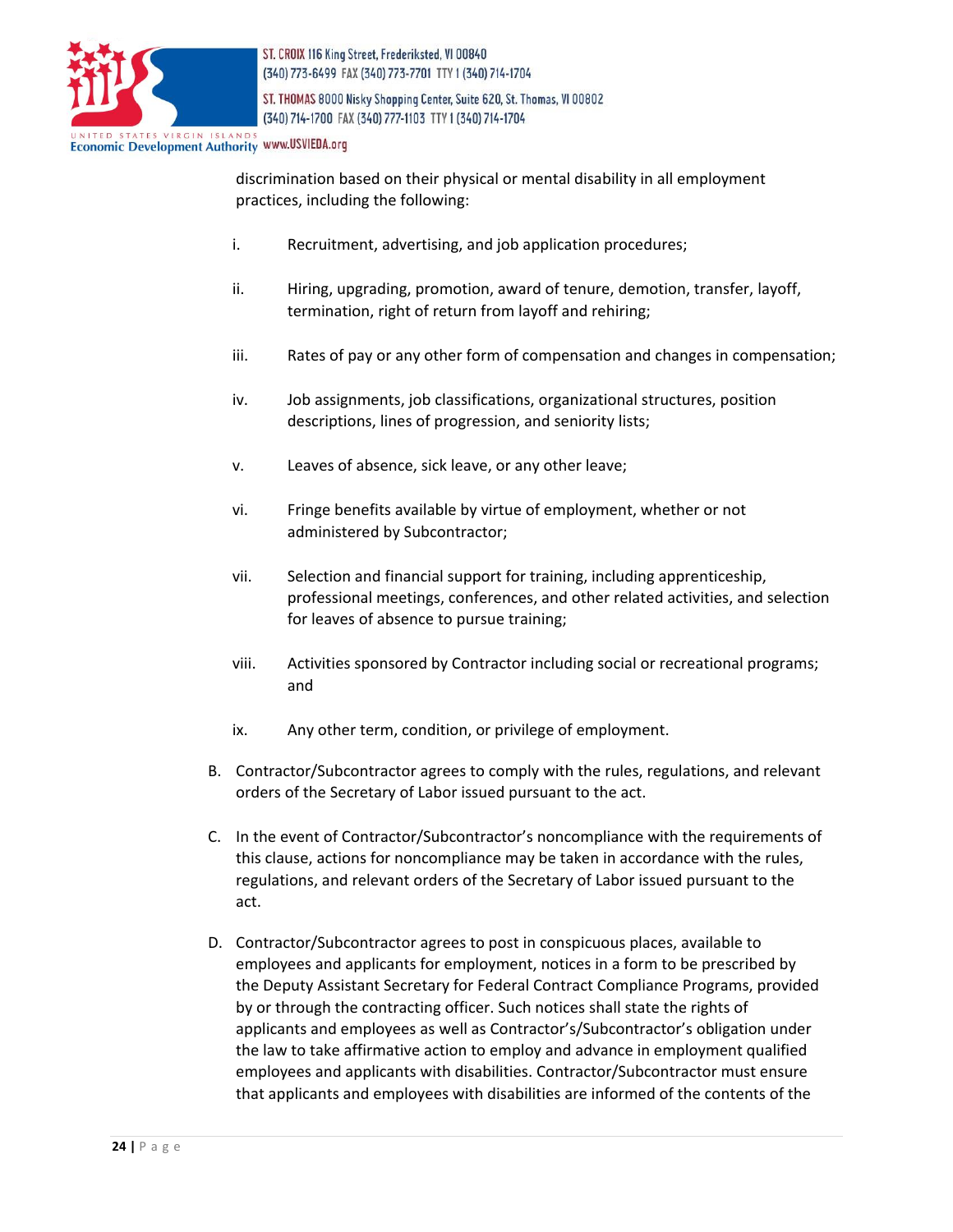

ST. THOMAS 8000 Nisky Shopping Center, Suite 620, St. Thomas, VI 00802 (340) 714-1700 FAX (340) 777-1103 TTY 1 (340) 714-1704

**Economic Development Authority WWW.USVIEDA.org** 

notice (e.g., Contractor/Subcontractor may have the notice read to a visually disabled individual or may lower the posted notice so that it might be read by a person in a wheelchair).

- E. Contractor/Subcontractor will notify each labor organization or representative of workers with which it has a collective bargaining agreement or other contract understanding, that Contractor/Subcontractor is bound by the terms of section 503 of the Rehabilitation Act of 1973, as amended, and is committed to take affirmative action to employ and advance in employment individuals with physical or mental disabilities.
- F. Contractor/Subcontractor will include the provisions of this clause in every subcontract or purchase order in excess of \$10,000, unless exempted by the rules, regulations, or orders of the Secretary issued pursuant to section 503 of the act, as amended, so that such provisions will be binding upon each subcontractor or vendor. Contractor/Subcontractor will take such action with respect to any subcontract or purchase order as the Deputy Assistant Secretary for Federal Contract Compliance Programs may direct to enforce such provisions, including action for noncompliance.

#### 25. EXECUTIVE ORDER 11246

#### (Applicable to construction contracts and subcontracts exceeding \$10,000)

Contractor/Subcontractor shall comply with Executive Order 11246 of September 24, 1965, entitled "Equal Employment Opportunity," as amended by Executive Order 11375 of October 13, 1967, and as supplemented in Department of Labor regulations (41 C.F.R. chapter 60).

During the performance of this contract, Contractor/Subcontractor agrees as follows:

- A. Contractor/Subcontractor shall not discriminate against any employee or applicant for employment because of race, color, religion, sex, or national origin. Contractor/Subcontractor shall take affirmative action to ensure that applicants for employment are employed, and that employees are treated during employment, without regard to their race, color, religion, sex, or national origin. Such action shall include, but not be limited to, the following: employment, upgrading, demotion, or transfer; recruitment or recruitment advertising; layoff or termination; rates of pay or other forms of compensation; and selection for training, including apprenticeship.
- B. Contractor/Subcontractor shall post in conspicuous places, available to employees and applicants for employment, notices to be provided by Contracting Officer setting forth the provisions of this non-discrimination clause. Contractor/Subcontractor shall state that all qualified applicants will receive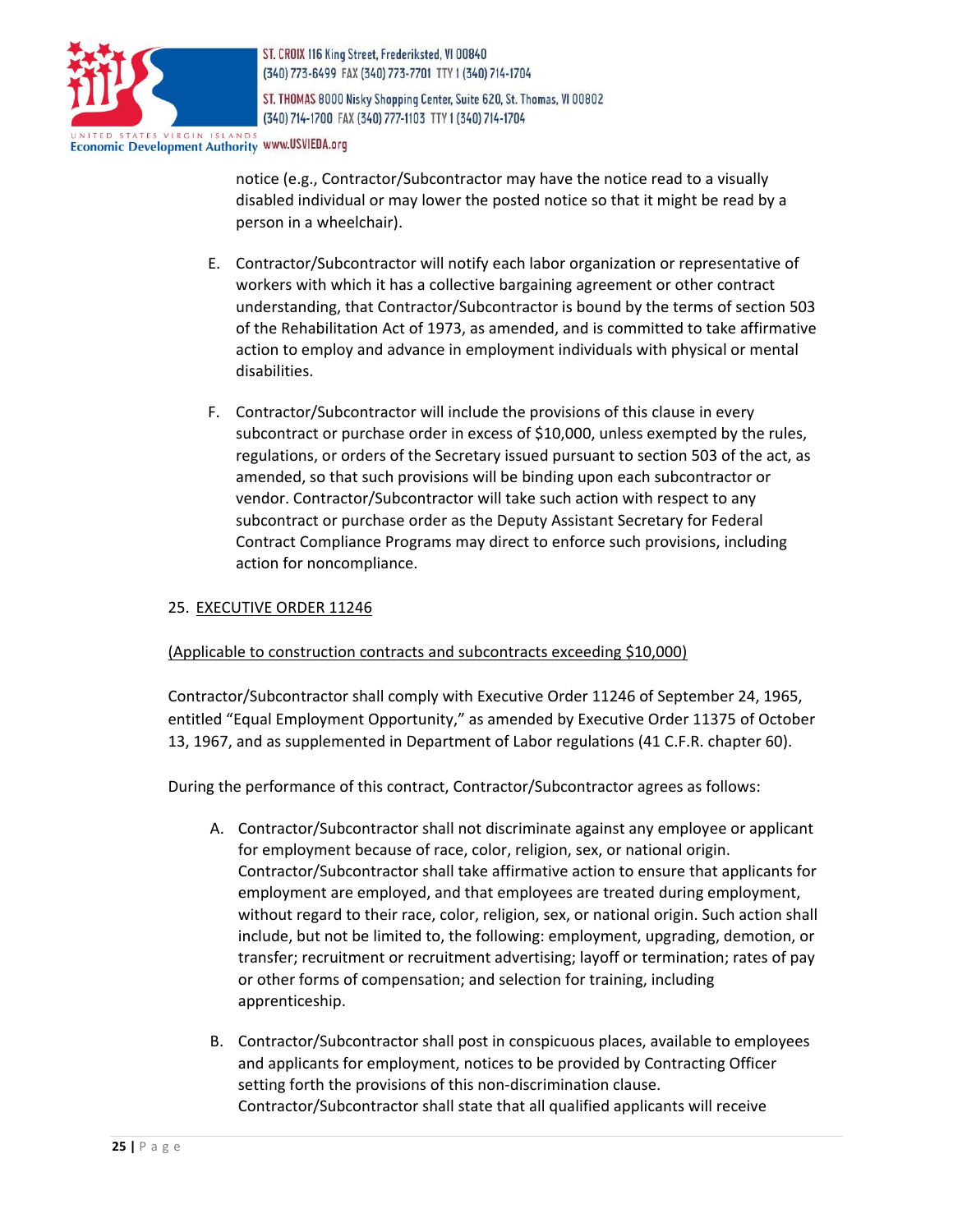

ST. THOMAS 8000 Nisky Shopping Center, Suite 620, St. Thomas, VI 00802 (340) 714-1700 FAX (340) 777-1103 TTY 1 (340) 714-1704

**Economic Development Authority WWW.USVIEDA.org** 

consideration for employment without regard to race, color, religion, sex, or national origin.

- C. Contractor/Subcontractor will, in all solicitations or advertisements for employees placed by or on behalf of Contractor/Subcontractor, state that all qualified applicants will receive consideration for employment without regard to race, color, religion, sex or national origin.
- D. Contractor/Subcontractor will send to each labor union or representative of workers with which he has a collective bargaining agreement or other contract or understanding, a notice, to be provided by the agency contracting officer, advising the labor union or workers representative of Contractor's commitments under Section 202 of Executive Order 11246 of September 24, 1965, and shall post copies of the notice in conspicuous places available to employees and applicants for employment.
- E. Contractor/Subcontractor will comply with all provisions of Executive Order 11246 of September 24, 1965, and of the rules, regulations and relevant orders of the Secretary of Labor.
- F. Contractor/Subcontractor will furnish all information and reports required by Executive Order 11246 of September 24, 1965, and by the rules, regulations and orders of the Secretary of Labor, or pursuant thereto, and will permit access to books, records and accounts by the contracting agency and the Secretary of Labor for purposes of investigation to ascertain compliance with such rules, regulations and orders.
- G. In the event of Contractor's/Subcontractor's non-compliance with the nondiscrimination clause of this contract or with any of such rules, regulations or orders, this contract may be cancelled, terminated or suspended in whole or in part and Contractor/Subcontractor may be declared ineligible for further government contracts in accordance with procedures authorized in Executive Order 11246 and such other sanctions as may be imposed and remedies invoked as provided in Executive Order 11246 of September 24, 1965, or by rule, regulation or order of the Secretary of Labor, or as otherwise provided by law.
- H. Contractor/Subcontractor shall incorporate the provisions of A through G above in every subcontract or purchase order unless exempted by rules, regulations or orders of the Secretary of Labor so that such provisions shall be binding on such contractor/subcontractor. Contractor/Subcontractor will take such action with respect to any subcontract or purchase order as the contracting agency may direct as a means of enforcing such provisions including sanctions for non-compliance, provided, however, that in the event Contractor becomes involved in, or is threatened with, litigation with a subcontractor or vendor as a result of such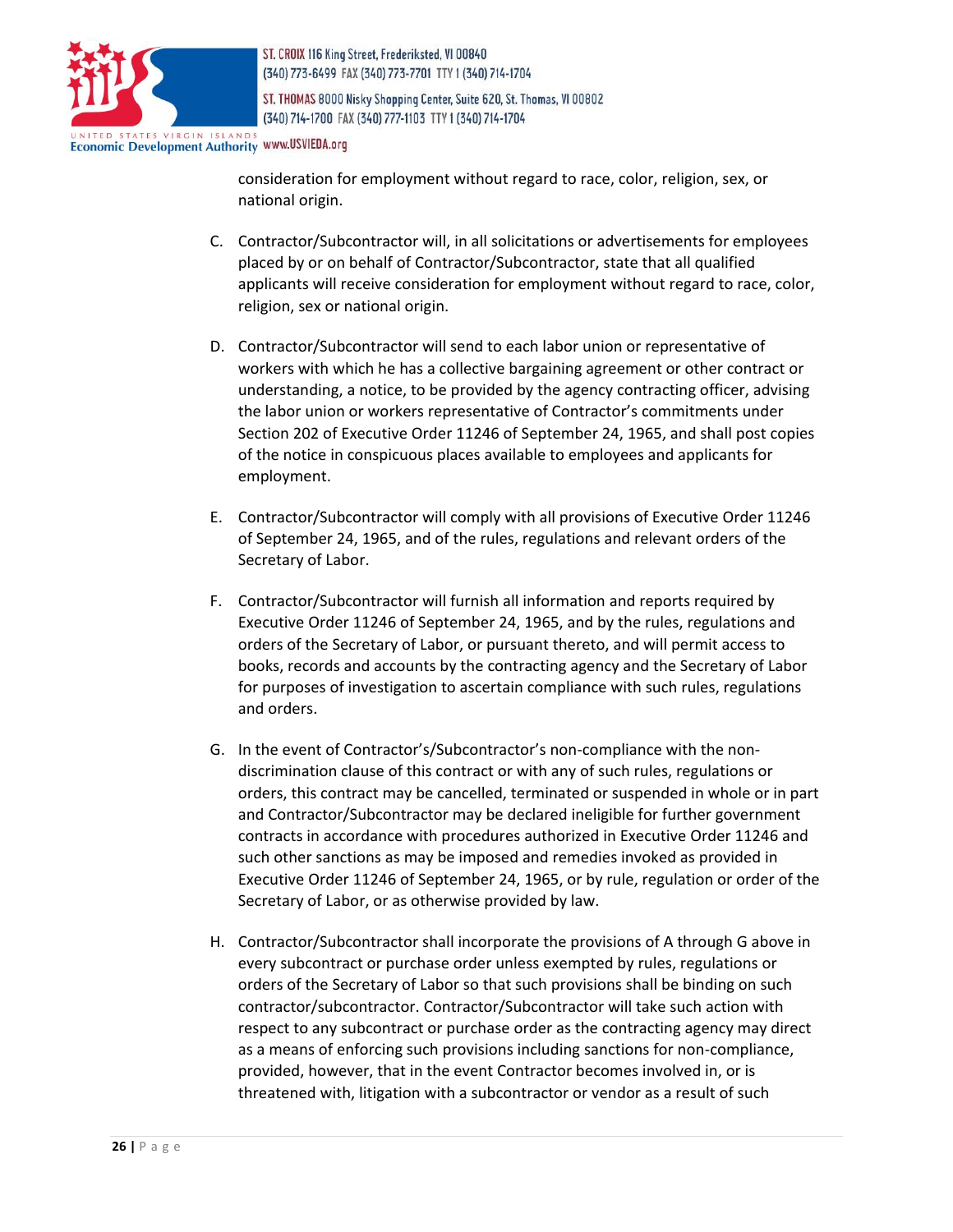

ST. THOMAS 8000 Nisky Shopping Center, Suite 620, St. Thomas, VI 00802 (340) 714-1700 FAX (340) 777-1103 TTY 1 (340) 714-1704

**Economic Development Authority WWW.USVIEDA.org** 

direction by the contracting agency, Contractor/Subcontractor may request the United States to enter into such litigation to protect the interests of the United States.

#### 26. CERTIFICATION OF NONSEGREGATED FACILITIES

(Applicable to construction contracts exceeding \$10,000)

Contractor/Subcontractor certifies that it does not maintain or provide for its establishments, and that it does not permit employees to perform their services at any location, under its control, where segregated facilities are maintained. It certifies further that it will not maintain or provide for employees any segregated facilities at any of its establishments, and it will not permit employees to perform their services at any location under its control where segregated facilities are maintained. Contractor/Subcontractor agrees that a breach of this certification is a violation of the equal opportunity clause of this contract.

As used in this certification, the term "segregated facilities" means any waiting rooms, work areas, rest rooms and wash rooms, restaurants and other eating areas, time clocks, locker rooms, and other storage or dressing areas, parking lots, drinking fountains, recreation or entertainment areas, transportation and housing facilities provided for employees which are segregated by explicit directive or are, in fact, segregated on the basis of race, color, religion, or national origin because of habit, local custom, or any other reason.

Contractor further agrees that (except where it has obtained for specific time periods) it will obtain identical certification from proposed subcontractors prior to the award of subcontracts exceeding \$10,000 which are not exempt from the provisions of the equal opportunity clause; that it will retain such certifications in its files; and that it will forward the preceding notice to such proposed subcontractors (except where proposed subcontractors have submitted identical certifications for specific time periods).

# 27. CERTIFICATION OF COMPLIANCE WITH CLEAN AIR AND WATER ACTS

#### (Applicable to contracts exceeding \$100,000)

Contractor and all its subcontractors shall comply with the requirements of the Clean Air Act, as amended, 42 U.S.C. § 1857 *et seq.*, the Federal Water Pollution Control Act, as amended, 33 U.S.C. § 1251 *et seq.*, and the regulations of the Environmental Protection Agency with respect thereto, at 40 C.F.R. Parts 15 and 32, as amended, Section 508 of the Clean Water Act (33 U.S.C. § 1368) and Executive Order 11738.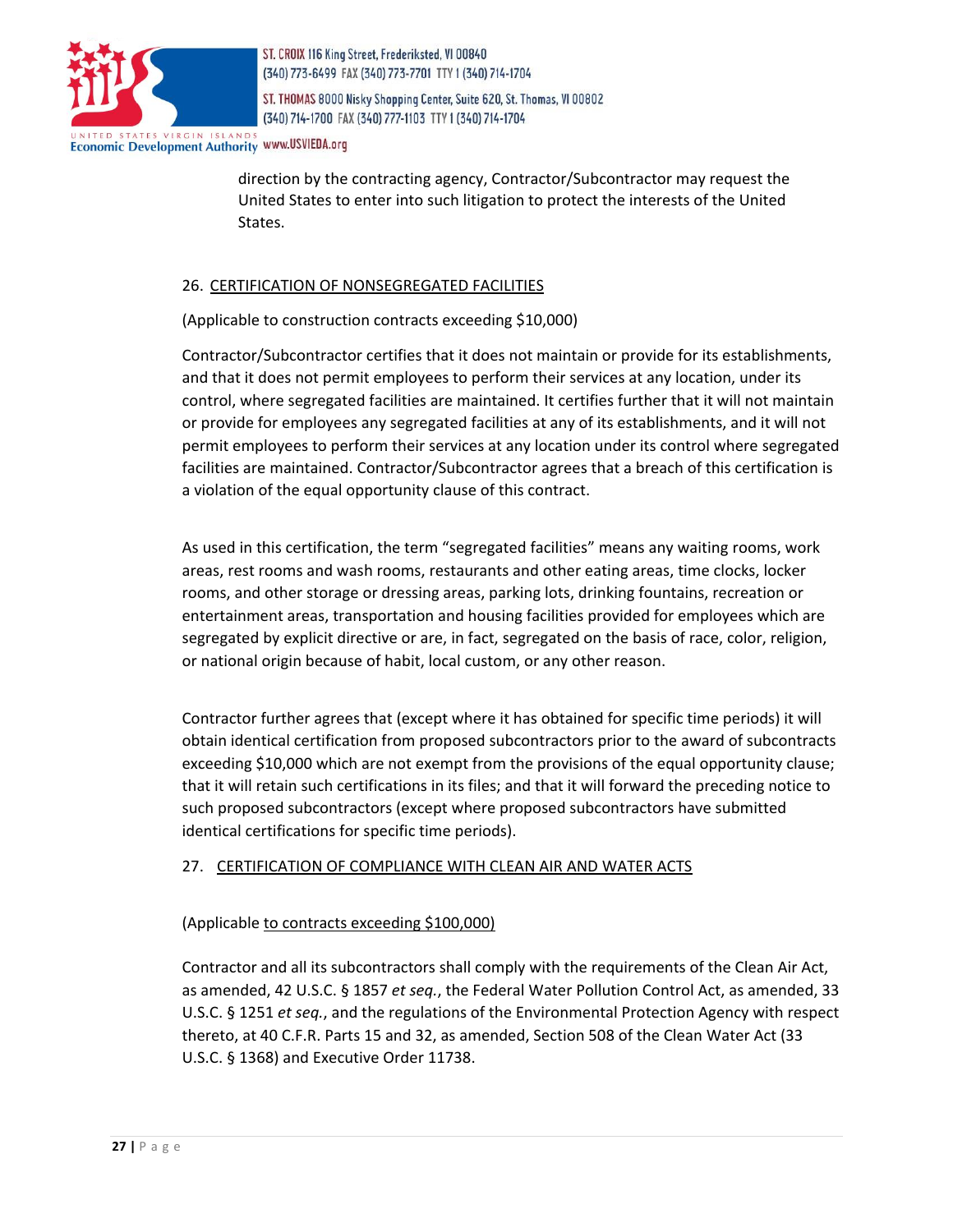

ST. THOMAS 8000 Nisky Shopping Center, Suite 620, St. Thomas, VI 00802 (340) 714-1700 FAX (340) 777-1103 TTY 1 (340) 714-1704

Economic Development Authority www.USVIEDA.org

In addition to the foregoing requirements, all nonexempt contractors and subcontractors shall furnish to the owner, the following:

- A. A stipulation by Contractor/Subcontractor, that any facility to be utilized in the performance of any nonexempt contract or subcontract, is not listed on the Excluded Party Listing System pursuant to 40 C.F.R. 32 or on the List of Violating Facilities issued by the Environmental Protection Agency (EPA) pursuant to 40 C.F.R. Part 15, as amended.
- B. Agreement by Subcontractor to comply with all the requirements of Section 114 of the Clean Air Act, as amended, (42 U.S.C. § 1857c-8) and Section 308 of the Federal Water Pollution Control Act, as amended, (33 U.S.C. § 1318) relating to inspection, monitoring, entry, reports and information, as well as all other requirements specified in said Section 114 and Section 308, and all regulations and guidelines issued thereunder.
- C. A stipulation that as a condition for the award of the contract, prompt notice will be given of any notification received from the Director, Office of Federal Activities, EPA, indicating that a facility utilized, or to be utilized for the contract, is under consideration to be listed on the Excluded Party Listing System or the EPA List of Violating Facilities.
- D. Agreement by Contractor that it will include, or cause to be included, the criteria and requirements in paragraph (A) through (D) of this section in every nonexempt subcontract and requiring that Contractor will take such action as the government may direct as a means of enforcing such provisions.
- 28. LOBBYING (Applicable to contracts exceeding \$100,000)

Contractor/Subcontractor certifies, to the best of his or her knowledge and belief, that:

(1) No Federal appropriated funds have been paid or will be paid, by or on behalf of Contractor/Subcontractor, to any person for influencing or attempting to influence an officer or employee of an agency, a Member of Congress, an officer or employee of Congress, or an employee of a Member of Congress in connection with the awarding of any Federal contract, the making of any Federal grant, the making of any Federal loan, the entering into of any cooperative agreement, and the extension, continuation, renewal, amendment, or modification of any Federal contract, grant, loan, or cooperative agreement.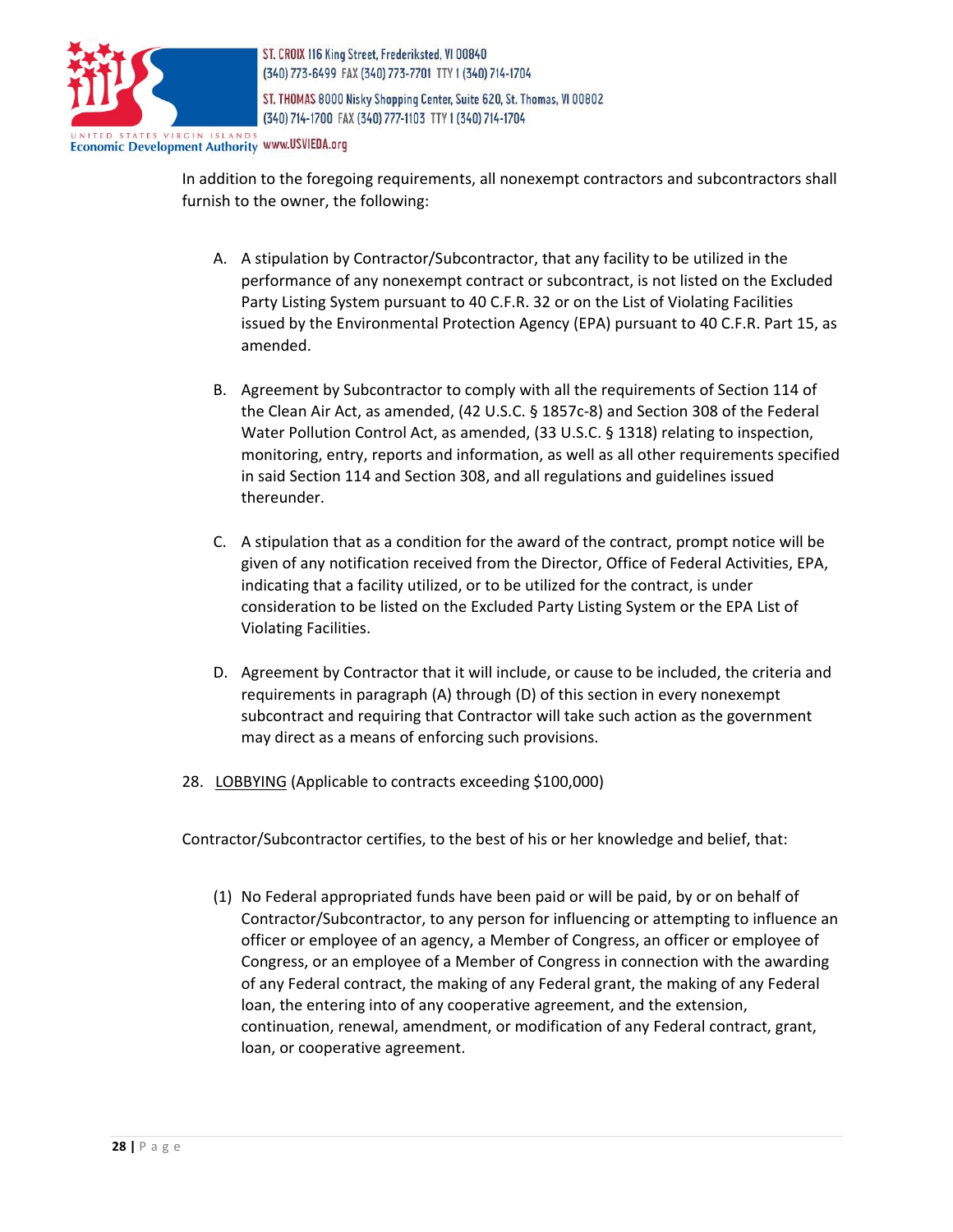

ST. THOMAS 8000 Nisky Shopping Center, Suite 620, St. Thomas, VI 00802 (340) 714-1700 FAX (340) 777-1103 TTY 1 (340) 714-1704

**Economic Development Authority WWW.USVIEDA.org** 

- (2) If any funds other than Federal appropriated funds have been paid or will be paid to any person for influencing or attempting to influence an officer or employee of any agency, a Member of Congress, an officer or employee of Congress, or an employee of a Member of Congress in connection with this Federal contract, grant, loan, or cooperative agreement, Contractor/Subcontractor shall complete and submit Standard Form-LLL, "Disclosure Form to Report Lobbying," in accordance with its instructions.
- (3) Contractor shall require that the language of this certification be included in the award documents for all subawards at all tiers (including subcontracts, subgrants, and contracts under grants, loans, and cooperative agreements) and that all subrecipients shall certify and disclose accordingly.

This certification is a material representation of fact upon which reliance was placed when this transaction was made or entered into. Submission of this certification is a prerequisite for making or entering into this transaction imposed by section 1352, title 31, U.S. Code. Any person who fails to file the required certification shall be subject to a civil penalty of not less than \$10,000 and not more than \$100,000 for each such failure.

# 29. BONDING REQUIREMENTS

# (Applicable to construction and facility improvement contracts exceeding \$100,000)

Contractor/Subcontractor shall comply with USVIEDA bonding requirements, unless they have not been approved by HUD, in which case Contractor/Subcontractor shall comply with the following minimum bonding requirements:

- (1) *A bid guarantee from each bidder equivalent to five percent of the bid price.* The "bid guarantee" shall consist of a firm commitment such as a bid bond, certified check, or other negotiable instrument accompanying a bid as assurance that the bidder will, upon acceptance of his bid, execute such contractual documents as may be required within the time specified.
- (2) *A performance bond on the part of Contractor*/Subcontractor *for one hundred percent (100%) of the contract price.* A "performance bond" is one executed in connection with a contract to secure fulfillment of all Contractor's/Subcontractor's obligations under such contract.
- (3) *A payment bond on the part of Contractor*/Subcontractor *for one hundred percent (100%) of the contract price.* A "payment bond" is one executed in connection with a contract to assure payment as required by law of all persons supplying labor and material in the execution of the work provided for in the contract.
- 30. SECTION 3 OF THE HOUSING AND URBAN DEVELOPMENT ACT OF 1968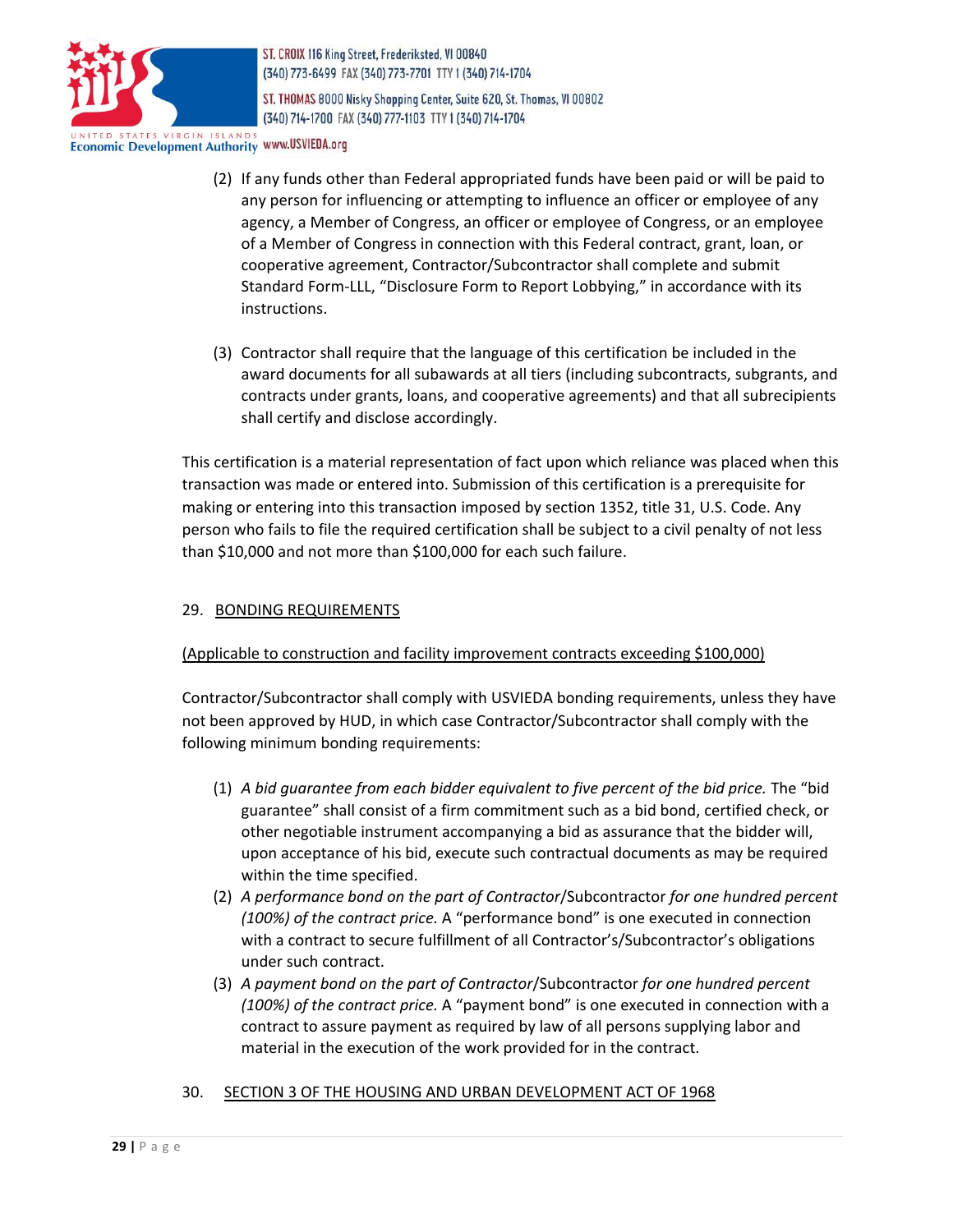

ST. THOMAS 8000 Nisky Shopping Center, Suite 620, St. Thomas, VI 00802 (340) 714-1700 FAX (340) 777-1103 TTY 1 (340) 714-1704

**Economic Development Authority WWW.USVIEDA.org** 

#### (As required by applicable thresholds)

- A. The work to be performed under this contract is subject to the requirements of section 3 of the Housing and Urban Development Act of 1968, as amended, 12 U.S.C. § 1701u (section 3). The purpose of section 3 is to ensure that employment and other economic opportunities generated by HUD assistance or HUD-assisted projects covered by section 3, shall, to the greatest extent feasible, be directed to low- and very low-income persons, particularly persons who are recipients of HUD assistance for housing.
- B. The parties to this contract agree to comply with HUD's regulations in 24 C.F.R. Part 135, which implement section 3. As evidenced by their execution of this contract, the parties to this contract certify that they are under no contractual or other impediment that would prevent them from complying with the Part 135 regulations.
- C. *Contractor*/Subcontractor agrees to send to each labor organization or representative of workers with which *Contractor*/Subcontractor has a collective bargaining agreement or other understanding, if any, a notice advising the labor organization or workers' representative of Contractor's commitments under this section 3 clause, and will post copies of the notice in conspicuous places at the work site where both employees and applicants for training and employment positions can see the notice. The notice shall describe the section 3 preference, shall set forth minimum number and job titles subject to hire, availability of apprenticeship and training positions, the qualifications for each; and the name and location of the person(s) taking applications for each of the positions; and the anticipated date the work shall begin.
- D. *Contractor* agrees to include this section 3 clause in every subcontract subject to compliance with regulations in 24 C.F.R. Part 135, and agrees to take appropriate action, as provided in an applicable provision of the subcontract or in this section 3 clause, upon a finding that the subcontractor is in violation of the regulations in 24 C.F.R. Part 135. Contractor will not subcontract with any subcontractor where the subcontractor has notice or knowledge that the subcontractor has been found in violation of the regulations in 24 C.F.R. Part 135.
- E. *Contractor*/Subcontractor will certify that any vacant employment positions, including training positions, that are filled: (1) after C*ontractor*/Subcontractor is selected but before the contract is executed, and (2) with persons other than those to whom the regulations of 24 C.F.R. Part 135 require employment opportunities to be directed, were not filled to circumvent *Contractor*/Subcontractor's obligations under 24 C.F.R. Part 135.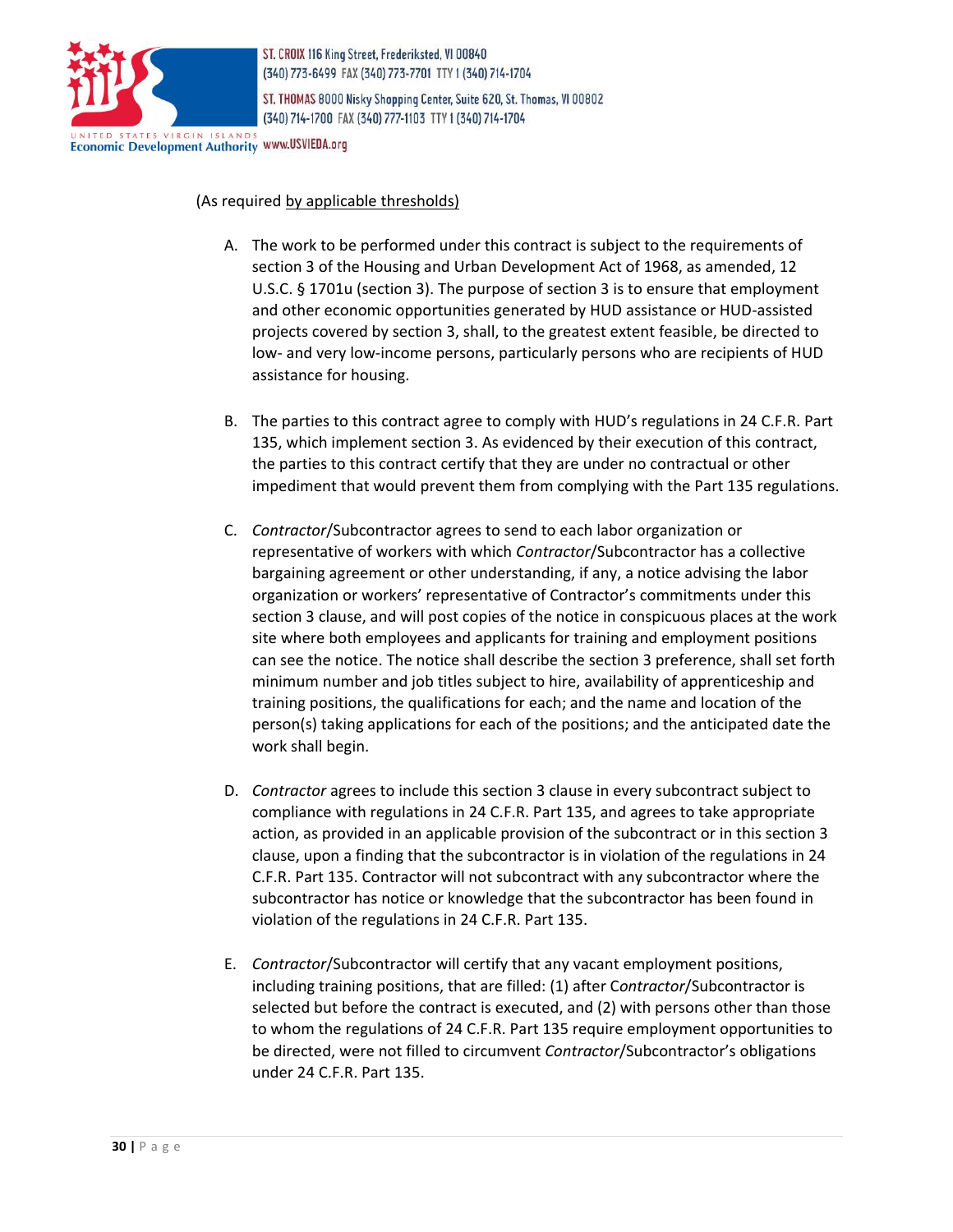

ST. THOMAS 8000 Nisky Shopping Center, Suite 620, St. Thomas, VI 00802 (340) 714-1700 FAX (340) 777-1103 TTY 1 (340) 714-1704

**Economic Development Authority WWW.USVIEDA.org** 

- F. Noncompliance with HUD's regulations in 24 C.F.R. Part 135 may result in sanctions, termination of this contract for default, and debarment or suspension from future HUD assisted contracts.
- G. With respect to work performed in connection with section 3 covered Indian housing assistance, section 7(b) of the Indian Self-Determination and Education Assistance Act (25 U.S.C. § 450e) also applies to the work to be performed under this contract. Section 7(b) requires that to the greatest extent feasible: (i) preference and opportunities for training and employment shall be given to Indians, and (ii) preference in the award of contracts and subcontracts shall be given to Indian organizations and Indian-owned Economic Enterprises. Parties to this contract that are subject to the provisions of section 3 and section 7(b) agree to comply with section 3 to the maximum extent feasible, but not in derogation of compliance with section 7(b).

# 31. FAIR HOUSING ACT

*Contractor*/Subcontractor shall comply with the provisions of the Fair Housing Act of 1968 as amended, which prohibits discrimination in the sale or rental of housing, the financing of housing or the provision of brokerage services against any person on the basis of race, color, religion, sex, national origin, handicap or familial status. The Equal Opportunity in Housing Act prohibits discrimination against individuals on the basis of race, color, religion, sex or national origin in the sale, rental, leasing or other disposition of residential property, or in the use or occupancy of housing assisted with Federal funds.

# 32. FEDERAL FUNDING ACCOUNTABILITY AND TRANSPARENCY ACT (FFATA)

The Federal Funding Accountability and Transparency Act of 2006 (FFATA), as amended, was signed with the intent of reducing wasteful government spending and providing citizens with the ability to hold the government accountable for spending decisions. 2 C.F.R. Part 170 outlines the requirements of recipients' in reporting information on subawards and executive total compensation under FFATA legislation. Any non-Federal entity that receives or administers Federal financial assistance in the form of: grants, loans, loan guarantees, subsidies, insurance, food commodities, direct appropriations, assessed and voluntary contributions; and/or other financial assistance transactions that authorize the non-Federal entities' expenditure of Federal fund, is subject to these requirements.

Prime contract awardees and prime grant awardees are required to report against subcontracts and subgrants awarded in the FFATA Subaward Reporting System (FSRS), the reporting tool for Federal prime awardees. This information reported will then by displayed on a public and searchable website: [www.USASpending.gov.](http://www.usaspending.gov/)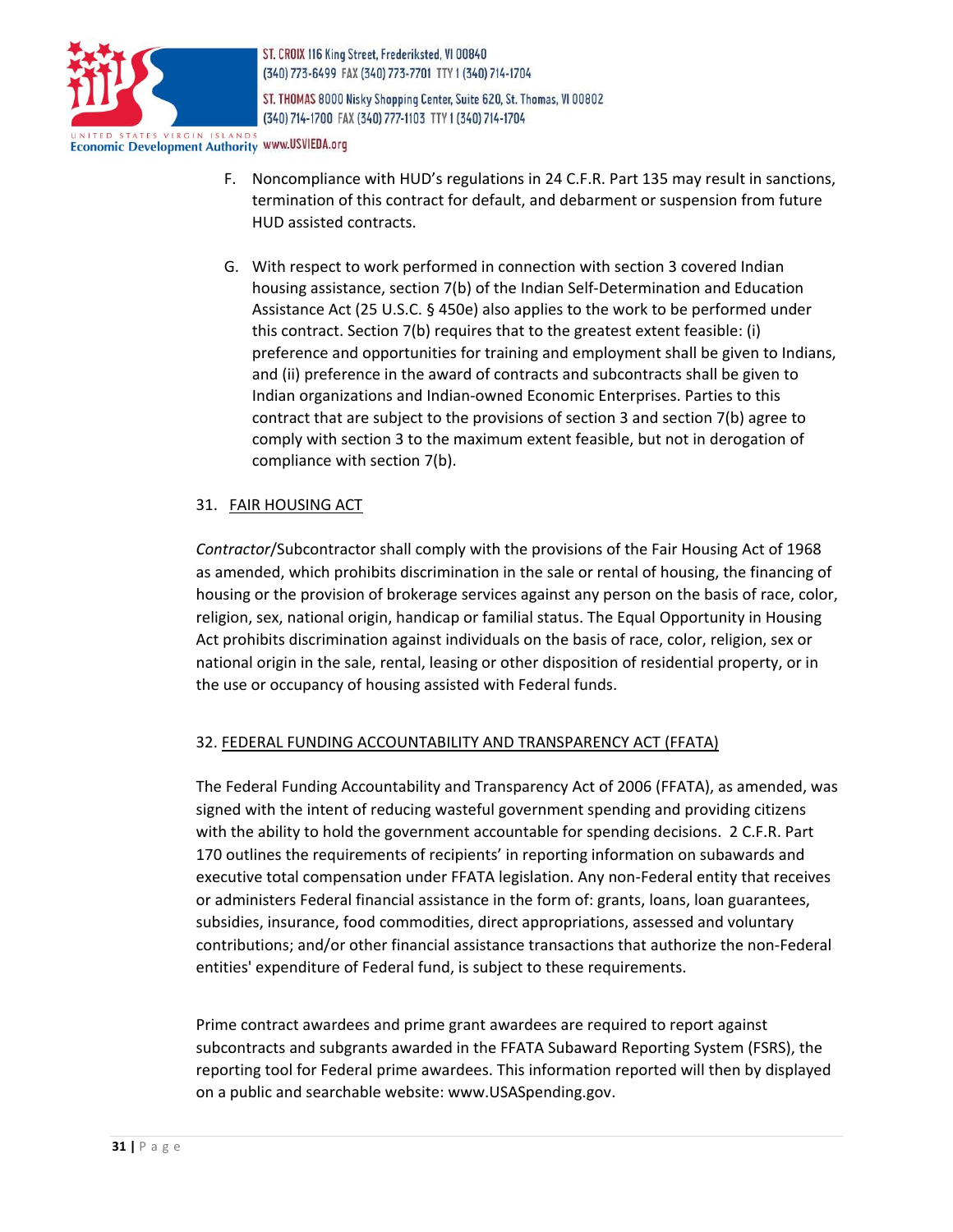

ST. THOMAS 8000 Nisky Shopping Center, Suite 620, St. Thomas, VI 00802 (340) 714-1700 FAX (340) 777-1103 TTY 1 (340) 714-1704

**Economic Development Authority WWW.USVIEDA.org** 

# 33. PROCUREMENT

The Uniform Guidance procurement requirements (2 C.F.R. Part 200, Subpart D) went into effect on July 1, 2018. These requirements are applicable to CDBG-DR funded projects, or as provided by 83 Federal Register 5844 VI A(1)(b)(2) permits a state grantee to elect to follow its own procurement policy. These policies and procedures ensure that Federal dollars are spent fairly and encourage open competition at the best level of service and price.

# 34. CHANGE ORDERS TO CONTRACTS

Change orders are issued when the initial agreed upon pricing or work to be completed requires modification. First, Contractor must complete a Change Order Request Form. This form and supporting documentation must be delivered to the Project Manager for review. Each change order must have a cost analysis. Once the Project Manager approves the change order, it is returned to Contractor for execution. Change orders are only invoiced on the final draw and categorized as "change order." The amount listed on the invoice must match the previously approved amount and must be cost reasonable. The Project Manager is responsible for verifying cost reasonableness. Verification documentation for cost reasonableness becomes an attachment to the change order.

#### 35. ENVIRONMENTAL REVIEW

Every project undertaken with Federal funds, and all activities related to that project, is subject to the provisions of the National Environmental Policy Act of 1969 (NEPA), as well as to the HUD environmental review regulations at 24 C.F.R. Part 58- ENVIRONMENTAL REVIEW PROCEDURES FOR ENTITIES ASSUMING HUD ENVIRONMENTAL RESPONSIBILITIES. The primary purpose of this Act is to protect and enhance the quality of our natural environment. The HUD environmental review process must be completed before any Federal funds can be accessed for program‐eligible activities.

The primary objectives of the HUD environmental review are to identify specific environmental factors that may be encountered at potential project sites, and to develop procedures to ensure compliance with regulations pertaining to these factors. The HUD environmental review is designed to produce program specific environmental review procedures in a program that can vary greatly in terms of scope of work.

#### 36. LEAD BASED PAINT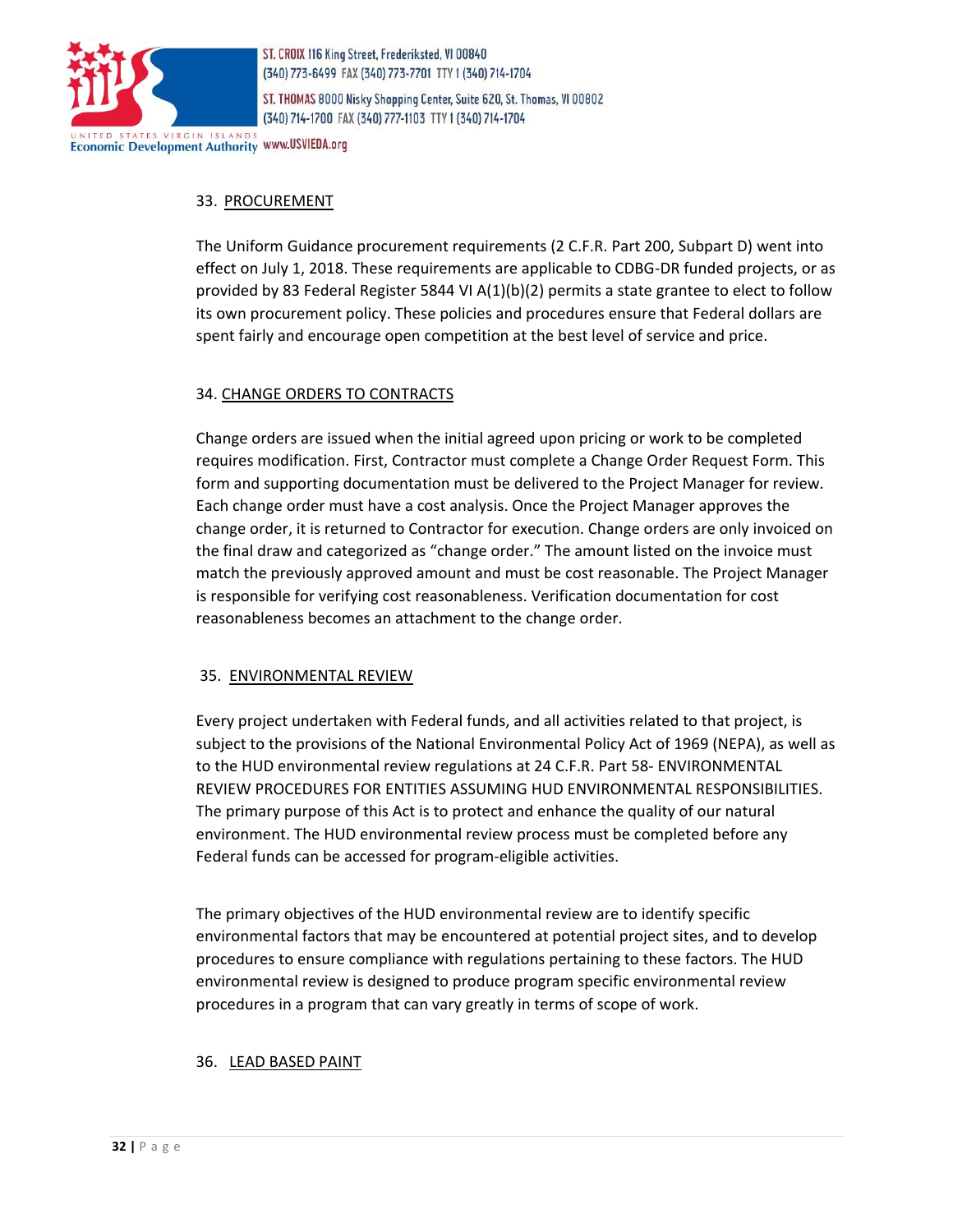

ST. THOMAS 8000 Nisky Shopping Center, Suite 620, St. Thomas, VI 00802 (340) 714-1700 FAX (340) 777-1103 TTY 1 (340) 714-1704

**Economic Development Authority WWW.USVIEDA.org** 

All housing units assisted using CDBG-DR funds must comply with the regulations regarding lead-based paint found at 24 C.F.R. Part 35- LEAD-BASED PAINT POISONING PREVENTION IN CERTAIN RESIDENTIAL STRUCTURES.

# 37. ENVIRONMENT REVIEW RECORD

The Environmental Officer is responsible for maintaining a written record of the environmental review process. The ERR for all programs contains all the governmental review documents, public notices and written determinations or environmental findings required by 24 C.F.R. Part 58- ENVIRONMENTAL REVIEW PROCEDURES FOR ENTITIES ASSUMING HUD ENVIRONMENTAL RESPONSIBILITIES as evidence of review, decision making and actions pertaining to a project of a recipient.

# 38. FLOOD INSURANCE REQUIREMENTS

Grantees and subrecipients of Federal funding must ensure that procedures and mechanisms are put into place to monitor compliance with all flood insurance requirements as found in the Flood Disaster Protection Act of 1973, 24 C.F.R. § 570.605- NATIONAL FLOOD INSURANCE PROGRAM and 24 C.F.R. § 570.202- ELIGIBLE REHABILITATION AND PRESERVATION ACTIVITIES.

#### 39. DUPLICATION OF BENEFITS

CDBG-DR funding intends to address the unmet needs of a community. The funds are supplemental to primary forms of assistance, including private insurance and FEMA funds. To avoid duplicative assistance and potential de-obligation of funding, Subrecipient must utilize all possible funding sources before applying CDBG-DR dollars to a project. CDBG-DR programs are typically implemented after temporary disaster assistance programs, such as FEMA Individual Assistance which are not intended to make someone whole.

The Stafford Disaster Relief and Emergency Assistance Act (Stafford Act), as amended, 42 U.S.C. § 5121 et seq., established the requirements for Duplication of Benefits (DOB) analysis.

#### 40. ANTI-FRAUD, WASTE and ABUSE CHECKS

The Anti-Fraud, Waste and Abuse (AFWA) check is designed to identify discrepancies and risk-relevant issues in Applicant-provided information that may be indicative of fraud, waste, and/or abuse.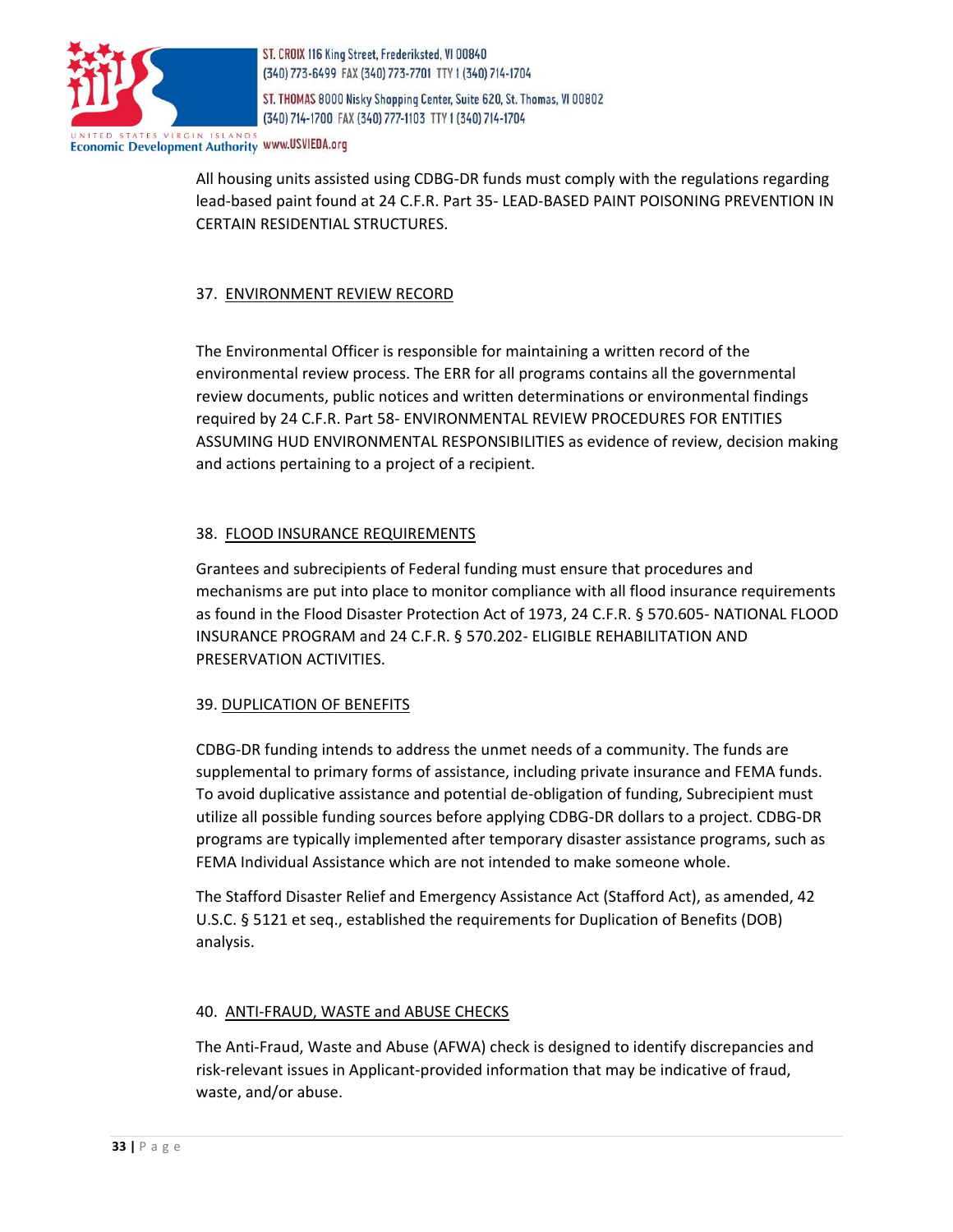

ST. THOMAS 8000 Nisky Shopping Center, Suite 620, St. Thomas, VI 00802 (340) 714-1700 FAX (340) 777-1103 TTY 1 (340) 714-1704

**Economic Development Authority WWW.USVIEDA.org** 

# 41. AFFIRMATIVELY FURTHERING FAIR HOUSING

The Fair Housing Act of 1968, as amended, 42 U.S.C. § 3601, et seq., dictates that grantees are required to administer all programs and activities related to housing and urban development in a manner to affirmatively further the policies of the Fair Housing Act. Per the regulations of 24 C.F.R. § 570.601 and in accordance with Section 104(b)(2) of the Housing and Community Development Act of 1974, as amended, 42 U.S.C. § 5301 et seq., for each community receiving a grant under Subpart D of this Part, the certification that the grantee will affirmatively further fair housing shall specifically require the grantee to take meaningful actions to further the goals identified in the grantee's Assessment of Fair Housing (AFH) plan, conducted in accordance with the requirements of 24 C.F.R. §§ 5.150- 5.180 (Affirmatively Furthering Fair Housing) and take no action that is materially inconsistent with its obligation to affirmatively further fair housing.

#### 42. DRUG FREE WORKPLACE

The Drug-Free Workplace Act of 1988, as amended, 41 U.S.C. § 81, as implemented by 24 C.F.R. Part 24 Subpart F, §§ 983.251-983.262, requires that any grantee other than an individual must certify that it will provide a drug-free workplace. Any grantee found in violation of the requirements of this act may be subject to suspension of payments under the grant, suspension or termination of the grant or suspension or debarment of the grantee.

#### 43. TIMELY DISTRIBUTION OF FUNDS

The Supplemental Appropriations for Disaster Relief Requirements, 2017 (Pub. L. 115-56), approved September 8, 2017 (Appropriations Act), as amended, requires that funds provided under the Act be expended within two (2) years of the date that HUD obligates funds to a grantee unless otherwise authorized via waiver of this requirement by the Office of Management and Budget (OMB). The OMB waived the two (2) year expenditure requirement under 83 FR 40314; however, the provision to expend one hundred percent (100%) of the total allocation of CDBG-DR funds on eligible activities within six (6) years of HUD's initial obligation of funds remains in effect. The six (6) year expenditure period commences with the initial obligation of funds provided under 83 F.R. 5844. Additionally, per 83 F.R. 5844, the provisions at 24 C.F.R. § 570.494 and 24 C.F.R. § 570.902, regarding timely distribution and expenditure of funds, are waived and an alternative requirement was established. Furthermore, consistent with 31 U.S.C § 1555 and OMB Circular No. A–11 (2017), if the Secretary of HUD or the President of the United States determines that the purposes for which the appropriation was made have been carried out and no disbursement has been made against the appropriation for two (2) consecutive fiscal years, any remaining unobligated balance shall be canceled and will be made unavailable for obligation or expenditure for any purpose.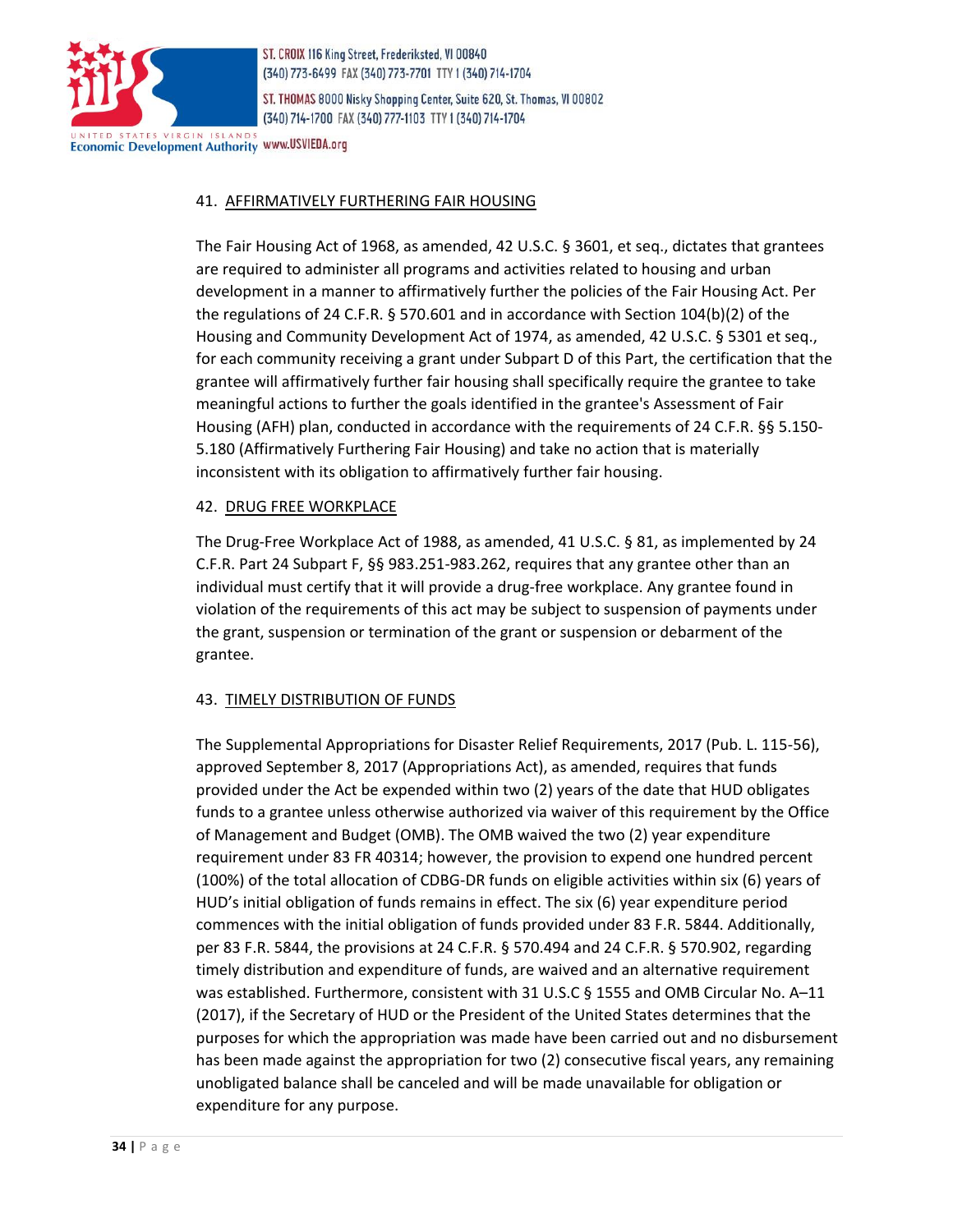

ST. THOMAS 8000 Nisky Shopping Center, Suite 620, St. Thomas, VI 00802 (340) 714-1700 FAX (340) 777-1103 TTY 1 (340) 714-1704

Economic Development Authority www.USVIEDA.org

#### 44. PROPERTY MANAGEMENT AND DISTRIBUTION

Regulations governing property management and distribution of real property, equipment, financial obligations and return of un-obligated cash post program closeout can be found in 24 C.F.R. § 570.506, 2 C.F.R. § 200.310, 2 C.F.R. § 200.343 and 2 C.F.R. § 200.344(b). The standards of 24 C.F.R. § 570.506 apply to any real property under a CDBG award recipient's control acquired in whole or in part with CDBG funds in excess of \$25,000.00. The recipient may not change the use or planned use of the property without proper notification to affected citizens and allowable time for comment by them. If the property is not a building for general government conduct, the use of the property may be changed with citizen approval if it either meets one of the national objectives as defined in 24 C.F.R. § 570.208 or if not, the recipient may either retain or dispose of the property for the changed use if the recipient's CDBG program is reimbursed in the amount of the current fair market value of the property, less any portion of the value attributable to expenditures of non-CDBG funds for acquisition of, and improvements to, the property. Following such reimbursement, the property will no longer be subject to any CDBG requirements.

#### 45. LIMITED ENGLISH PROFICIENCY

Executive Order No. 13166, signed on August 11, 2000, requires programs, subrecipients, contractors, subcontractors, and/or developers funded in whole or in part with CDBG-DR financial assistance to ensure fair and meaningful access to programs and services for families and individuals with Limited English Proficiency ("LEP") and/or deaf/hard of hearing. Fair access is ensured through the implementation of a Language Assistance Plan ("LAP"), which includes non-English-based outreach, translation services of vital documents, free language assistance services, and staff training. Vital documents are defined as depending on the importance of the program, information, encounter, or service involved, and the consequence to the LEP person if the information in question is not provided accurately or in a timely manner.

# 46. PERSONALLY IDENTIFIABLE INFORMATION

In accordance with 2 C.F.R. § 200.303, regarding internal controls of a non-Federal entity, a grantee must guarantee the protection of all Personally Identifiable Information ("PII") obtained. The program will enact necessary measures to ensure PII of all applicants is safeguarded as to avoid release of private information. If a contractor or employee should experience any loss or potential loss of PII, the program shall be notified immediately of the breach or potential breach.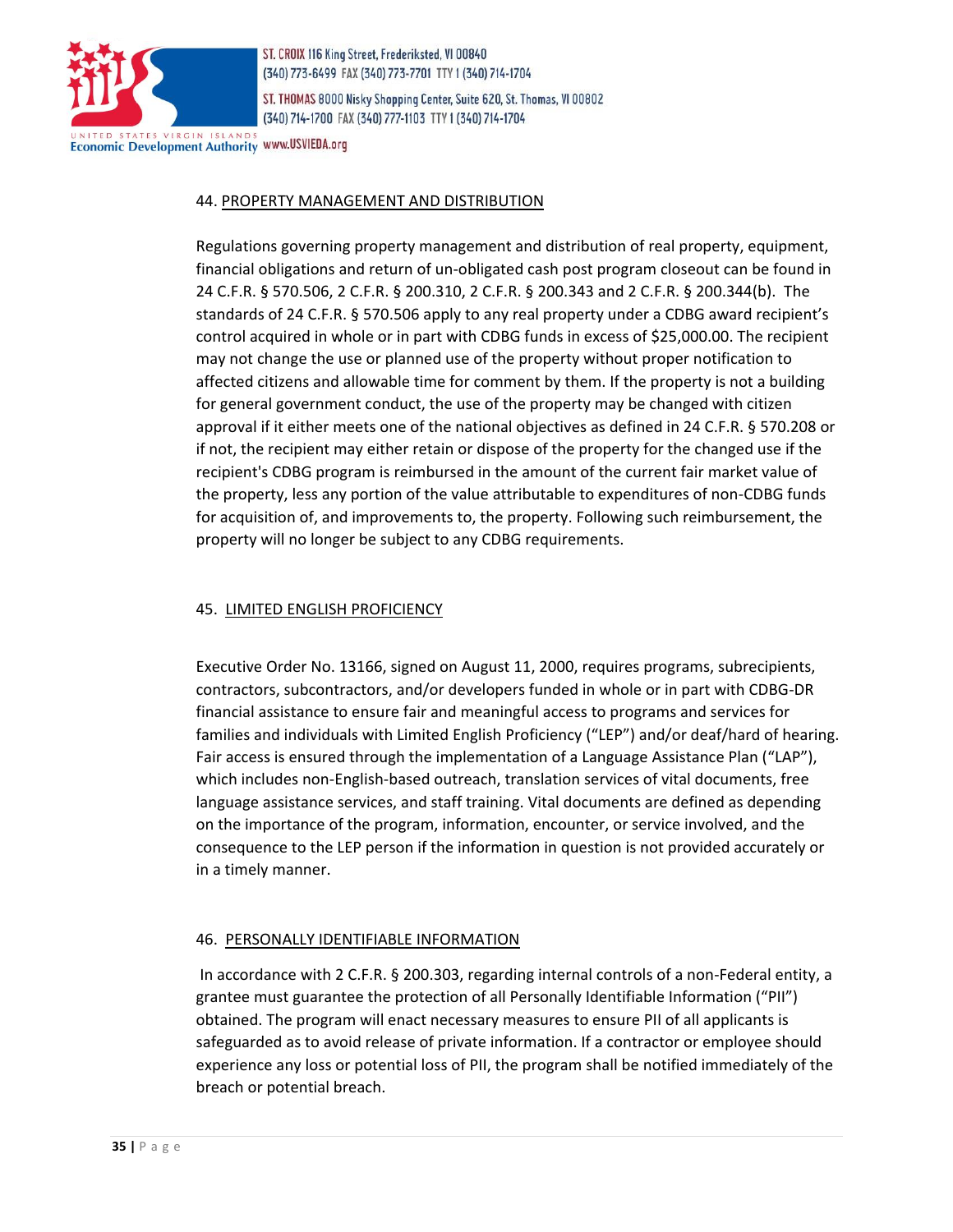

ST. THOMAS 8000 Nisky Shopping Center, Suite 620, St. Thomas, VI 00802 (340) 714-1700 FAX (340) 777-1103 TTY 1 (340) 714-1704

**Economic Development Authority WWW.USVIEDA.org** 

# 47. UNIFORM RELOCATION ACT

CDBG-DR funds are subject to the Uniform Relocation Assistance and Real Property Acquisition Act of 1970 ("URA" or "Uniform Act"), as amended. Title 49 C.F.R. Part 24 requires relocation assistance for lower-income individuals displaced as a result of the demolition or conversion of a lower-income dwelling and requires one-for-one replacement of lower-income units demolished or converted to other uses.

48. RESIDENTIAL ANTI-DISPLACEMENT AND RELOCATION ASSISTANCE PLAN. Per Section 104(d) of the Housing and Community Development Act of 1974 § 42.325

(a) Certification.

(1) As part of its consolidated plan unde[r 24 C.F.R. Part 91,](https://www.law.cornell.edu/cfr/text/24/part-91) the recipient must certify that it has in effect and is following a residential anti-displacement and relocation assistance plan.

(2) A unit of general local government receiving funds from the State must certify to the State that it has in effect and is following a residential anti-displacement and relocation assistance plan, and that it will minimize displacement of persons as a result of assisted activities. The State may require the unit of general local government to follow the State's plan or permit it to develop its own plan. A unit of general local government that develops its own plan must adopt the plan and make it public.

(b) Plan contents.

(1) The plan shall indicate the steps that will be taken consistent with other goals and objectives of the program, as provided in Parts 92 and 570 of this title, to minimize the displacement of families and individuals from their homes and neighborhoods as a result of any assisted activities.

(2) The plan shall provide for relocation assistance in accordance with  $\S$  42.350. (3) The plan shall provide one-for-one replacement units to the extent required by [§ 42.375.](https://www.law.cornell.edu/cfr/text/24/42.375) 

#### 49. COMPLAINTS AND APPEALS

Complaints regarding fraud, waste, or abuse of government funds shall be addressed to the HUD Office of Inspector General Fraud Hotline by phone: 1-800-347-3735 or email: [hotline@hudoig.gov.](mailto:hotline@hudoig.gov)